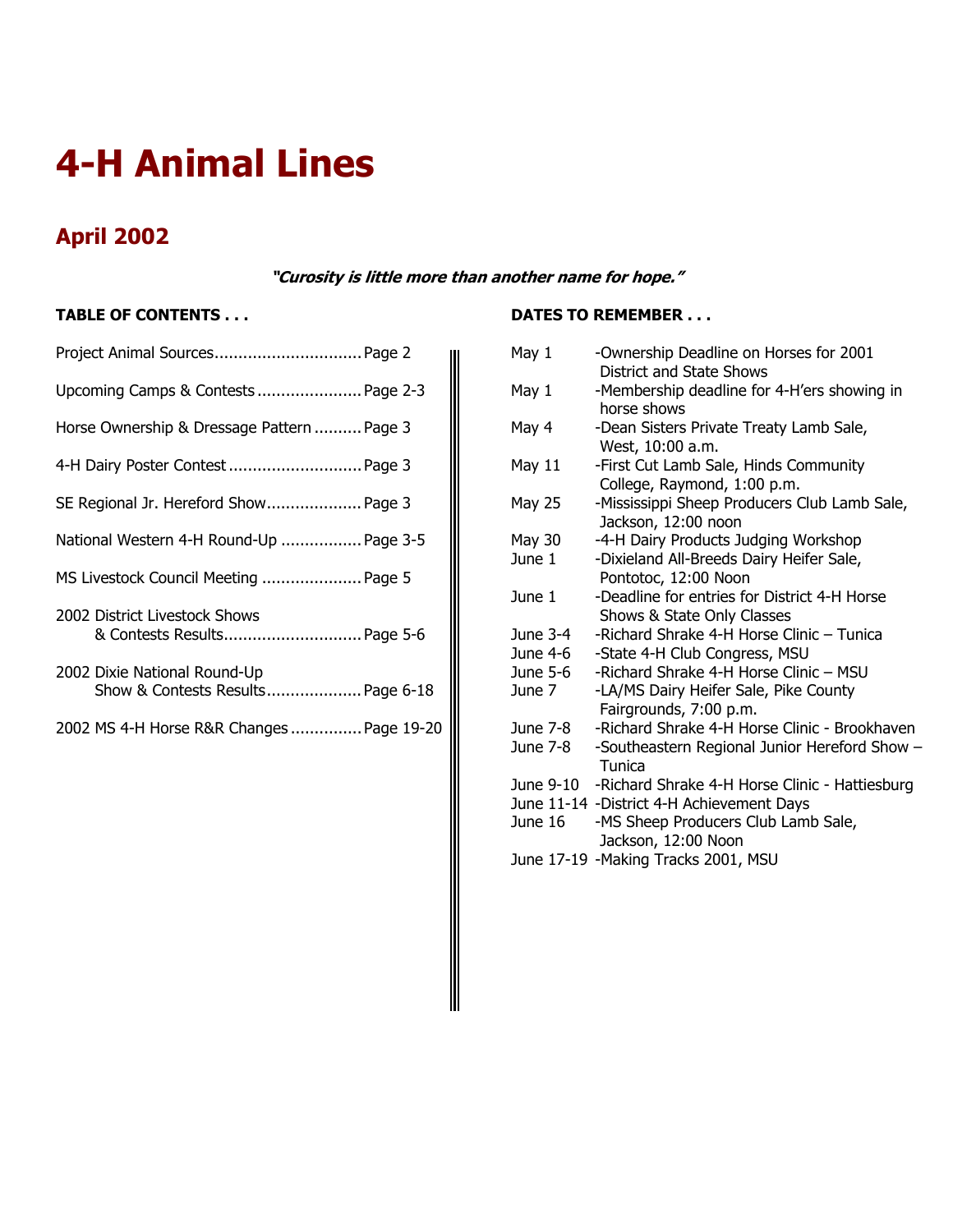### ▶**SOURCES OF PROJECT ANIMALS**

Many sales are coming up soon that would be good sources of project animals. We will keep you informed on dates, locations, etc. of sales. The following are sales already announced.

### May 4 **Dean Sisters Private Treaty Sale**

10:00 a.m. These lambs will sell at the farm on a first come basis starting at 10:00 a.m. 40 lambs – Suffolks, Crosses, Hampshires Contact Dennis Dean for more information at 662-464-8822.

# May 11 **First Cut Lamb Sale**

1:00 p.m. Hinds Community College, Raymond, MS Selling 50-60 Suffolk, Crosses & Hamps. Most lambs will be eligible for MS Bred Lamb Show on August 10th. Contact Tom Strickland, 601-961-4000; Chad Stocks, 601-857-2974, Larry DeMuth, 601-857-9087, Roy Higdon, 601-776-3837.

### May 25 **Mississippi Sheep Producers Club Lamb Sale**

12:00 Noon This sale will be held at the Fairgrounds in Jackson, MS. This will be one of your best sources for project lambs. Mark this date on your calendar. These lambs will work for the 2002 State Fair in October and the 2002 spring shows next February. There will be approximately 80 lambs (all breeds and crosses) in this sale. Contact Cody Dean (662-464-8822) or Roy Higdon (601-776-3837) for more information.

### June 1 **Dixieland All Breeds Dairy Heifer Sale**

12:00 Noon This sale will be held at the Pontotoc Fairgrounds in Pontotoc. This will also be an excellent source of project animals for the upcoming shows. Contact Sherry Thompson (662-489-3910) for more information.

### June 7 **LA/MS Dairy Heifer Sale**

7:00 p.m. This sale will be held at the Pike County Fairgrounds in Magnolia, MS. This will also be an excellent source of dairy heifers for the fall shows and the 2002 spring shows. Contact Wesley Farmer (601-835-3460) for more information.

### ▶**RECRUITING NEW MEMBERS**

Spend some time promoting the 4-H animal and dairy science projects. This would be an excellent time to make personal contacts with potential project members, doing a news release or a radio program, having a county meeting, organizing livestock clubs, or whatever works for you.

### ▶**CONTESTS REMINDERS**

4-H district and 4-H Club Congress Contests will be here soon. Now is the time to be lining up participation and planning county contests. Contests in the 4-H animal and dairy sciences area are Visual Presentations for juniors (three divisions included [1] beef, sheep, swine, market goats; [2] horse; [3] dairy animals, dairy goats, dairy products) AND seniors (four divisions included [1] beef; [2] sheep,swine, market goats; [3] dairy animals; [4] dairy products.) Other contests available are meats judging/identification contest, meats bowl, and dairy bowl for senior members and dairy products judging for juniors and seniors. These are excellent contests. If we can provide you with information about these contests, please let me know.

### ▶**4-H DAIRY PRODUCTS JUDGING WORKSHOP**

A 4-H dairy products judging workshop for 4-H'ers, volunteers and agents will be held Thursday, May 30<sup>th</sup> at 10:00 a.m. in the Ammerman-Hearnsberger building, which is located directly behind Ballew Hall. Ms. Julie Wilson with the Food Science and Technology Department will provide the training. Please let me know by May  $24<sup>th</sup>$ , if you have participants that plan to attend the training. This would an excellent opportunity for your 4-H'ers that plan to participate in this contest at district or state competition.

### ▶**MISSISSIPPI JUNIOR DAIRY PRODUCTION CONTEST**

I encourage you to give special promotion to our junior production contests. The 4-H dairy project member must own a registered Holstein or Jersey cow that is on an approved testing program. An entry form, JD-1, must be filled out within 60 days after the cow is fresh. The participants' entries will be ranked on ECM and awards are given at the annual meeting of the Holstein and Jersey Associations.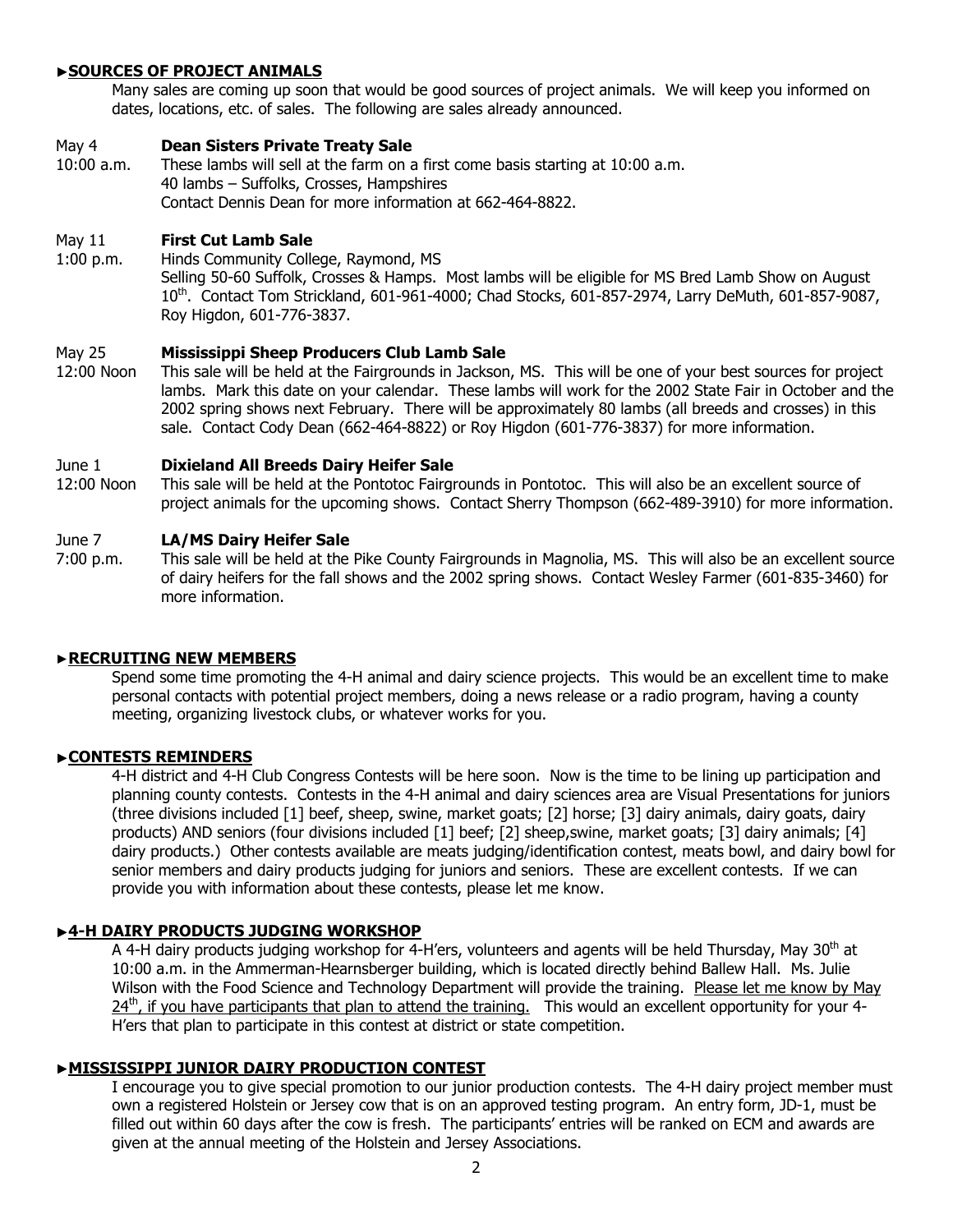## ▶**MSU LIVESTOCK JUDGING WORKSHOP & ORAL REASONS CAMP**

The Animal and Dairy Sciences Department will again be conducting Livestock Judging & Oral Reasons Camps for those students involved with judging team activities. This will be a very intensive 3½ day camp with session held all day and each evening. The schools will be conducted by Tommy Shields, MSU Livestock Judging Team Coach, with assistance from current judging team members.

The camp will start on Tuesday, June 11, at 10:00 a.m. and conclude with a contest on Friday morning, June 14, finishing at noon. The cost for the school will be \$150.00 for participating youth which includes room, meals, tee-shirt, and pizza party. The students will stay in a dorm with meals in the cafeteria. The students will need to bring bedding and towels. We would also like to invite any interested Ag teachers or County Agents to attend for a charge of \$100.00.

This will be a working school, but also provides interaction with MSU staff members and students and other 4-H and FFA members . . . a great opportunity for those wanting to become competitive in judging contests and improve upon their communication skills. Alert your judging team members about this workshop. The school will be limited to the first 30 applications - - at least 14 years of age and still in school. Registration forms are due May 24, 2002. We will send more details to you once the registration form is received. If you did not receive a registration form sent out in April, please call 662/325-2802.

### **ALERT HORSE PROJECT MEMBERS ABOUT OWNERSHIP!!!**

 Remind your 4-H'ers and adult leaders that May 1 is ownership deadline for horses to be shown in the 2002 4-H horse shows. Also, each horse showing in the district 4-H horse shows must be accompanied by original registration certificate or official ownership form for grade horses. Copies of registration certificate or ownership form must also be sent in with entries by district show deadline. Horses must be in the name of the 4-H'er, or in the name of an immediate family member (farm name is not eligible). Also, any youth that wishes to show in this year's District and State 4-H Horse Shows must be a 4-H member by May 1.

An official certificate showing a current (good for one year) negative Coggins test will be required on all horses that show in district and state 4-H horse shows. These certificates will be checked and must be in possession of the exhibitor and/or with the horse at the shows. Now is the time to be taking care of these important matters. Alert your 4-H'ers.

### ▶**NOTICE!!! DRESSAGE PATTERN FOR STATE 4-H HORSE SHOW**

We will use Training Level, Test 3 at the State 4-H Horse Show and Southern Regional. Alert your exhibitors!

### ▶ 4-H DAIRY POSTER CONTEST **Chocolate**

The theme for the 2002 Dairy Poster Contest is **"Got ^ Milk?"** Publication 799 contains all the information about this contest and it can be obtained from Extension Supply by electronic publication ordering from Department A9. Your county winners in the three age divisions are to be delivered to the Bost Extension Center "B" on Tuesday, June 4<sup>th</sup>, the first day of State 4-H Club Congress for judging in the state contest. The deadline will be 11:30 a.m. Good Luck!

# ▶**SOUTHEASTERN REGIONAL JUNIOR HEREFORD SHOW**

The 2002 Southeastern Regional Junior Hereford Show will be held June 7 & 8 at the Paul Battle Exposition Center in Tunica, MS. Entry deadline is May  $1<sup>st</sup>$ . \$20,000 in premiums will be awarded at this show. Classes will include showmanship, bred and owned heifers, owned heifers, bulls and cow-calf pairs. Fro additional information contact Cheryl Evans at (662)283-3337 or Bill Darnell at (662)356-6860. See attached flyer for schedule of events.

### ▶**NATIONAL WESTERN 4-H ROUND-UP**

Thirty-nine 4-H'ers, volunteers and Extension Agents participated in the National Western 4-H Round-Up earlier this year. Mississippi 4-H'ers represented our state well in contest at the Round-Up. Our 4-H'ers are to be congratulated for their great showing and for their hard work in preparing for this event.

See the following results: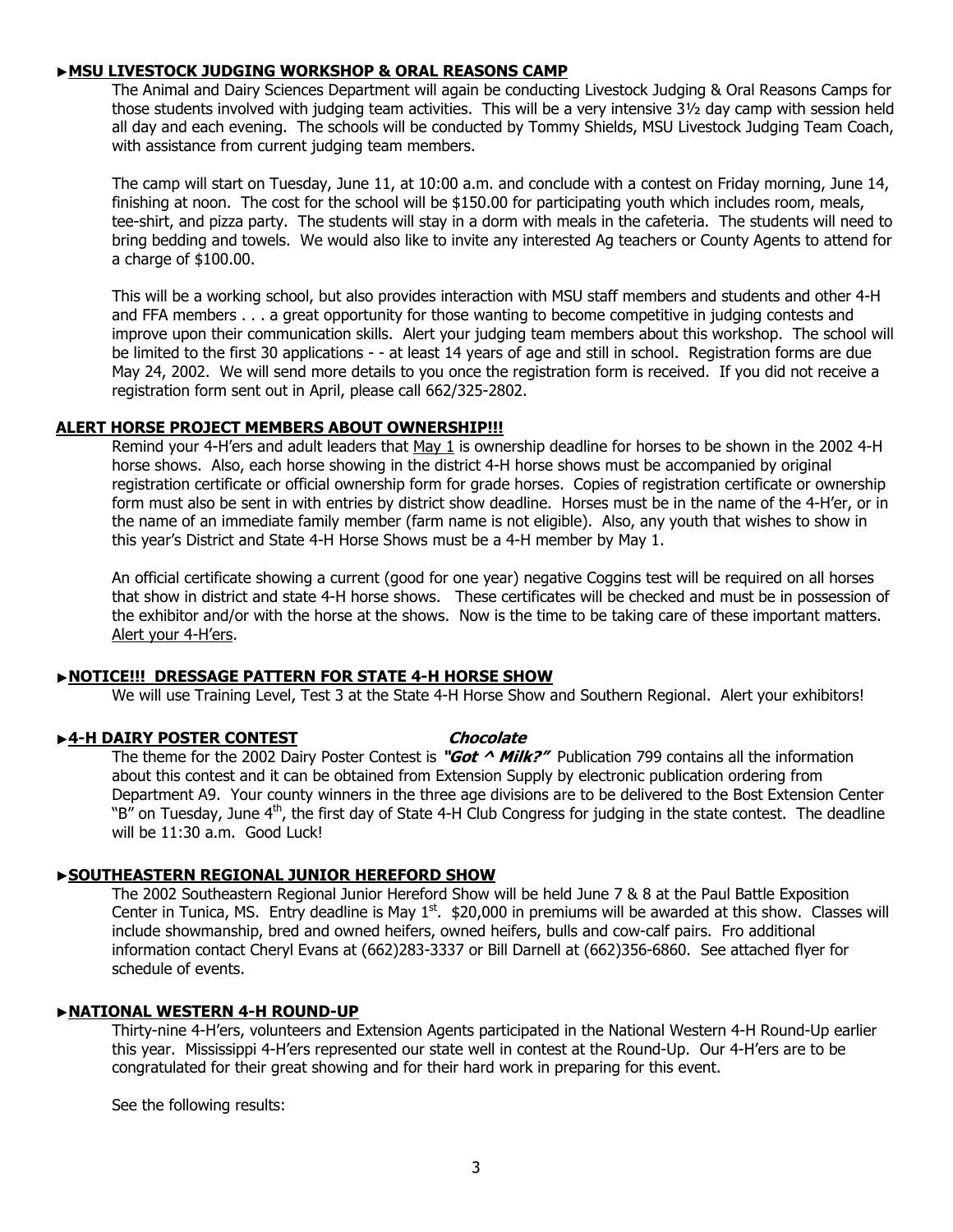| <b>Hippology Contest</b><br><b>Overall First Place Team</b>              |                                                                                              | Team Members-Susie Baker, Lee County<br>Michele Kamp, DeSoto County<br>Nicole Johnston, DeSoto County<br>Sarah Guenther, DeSoto County                                                   |
|--------------------------------------------------------------------------|----------------------------------------------------------------------------------------------|------------------------------------------------------------------------------------------------------------------------------------------------------------------------------------------|
|                                                                          | High Individual (Winner of \$1000 scholarship)                                               | Susie Baker                                                                                                                                                                              |
| Exam - First Place Team                                                  | 1 <sup>st</sup> Place Individual<br>2 <sup>nd</sup> Place Individual<br>3rd Place Individual | Nicole Johnston<br>Susie Baker<br>Michele Kamp                                                                                                                                           |
| Station - First Place Team                                               | 1 <sup>st</sup> Place Individual<br>$10th$ Place Individual                                  | Michele Kamp<br>Susie Baker                                                                                                                                                              |
| Judging - Fourth Place Team                                              | 2 <sup>nd</sup> Place Individual                                                             | Susie Baker                                                                                                                                                                              |
| <b>Horse Public Speaking</b><br>$\overline{5}$ <sup>th</sup> Place       |                                                                                              | Sara Welch, Tate County                                                                                                                                                                  |
| 14 <sup>th</sup> Place Team Overall                                      | <b>Meats Judging &amp; Identification</b>                                                    | Team Members-Katie Dorris, Pontotoc County<br>Carley Anderson, Pontotoc County<br>Courtney Dickey, Lincoln County<br>Justin Moorman, Pontotoc County<br>Matthew Stegall, Pontotoc County |
| <b>Livestock Judging</b><br>$14th$ Place Team Overall                    |                                                                                              | Team Members-Christina Odom, Clarke County<br>Jason Coleman, Clarke County<br>Jason Hicks, Clarke County<br>Robert Hicks, Clarke County                                                  |
| Reasons                                                                  | 10 <sup>th</sup> Place Team                                                                  |                                                                                                                                                                                          |
| <b>Beef</b>                                                              | 6 <sup>th</sup> Place Team<br>5 <sup>th</sup> Place Individual                               | Christina Odom                                                                                                                                                                           |
| <b>Horse Judging</b><br>10 <sup>th</sup> Place Team Overall              |                                                                                              | Team Members-Rebecca Brashier, Lowndes County<br>Madeleine Clark, Lowndes County<br>Christy Pugh, Lowndes County<br>Josh Jones, Lowndes County                                           |
| Reasons                                                                  | 5 <sup>th</sup> Place Team<br>8 <sup>th</sup> Place Individual                               | Rebecca Brashier                                                                                                                                                                         |
| <b>Consumer Judging</b><br>3rd Place Team Overall                        |                                                                                              | Team Members-Tiffany Johnston, Tate County<br>Cassie Urban, Tate County<br>Stacey Moore, DeSoto County<br>Joshua Burnett, Harrison County                                                |
| 3rd Place Individual Overall<br>5 <sup>th</sup> Place Individual Overall |                                                                                              | Joshua Burnett<br><b>Stacey Moore</b>                                                                                                                                                    |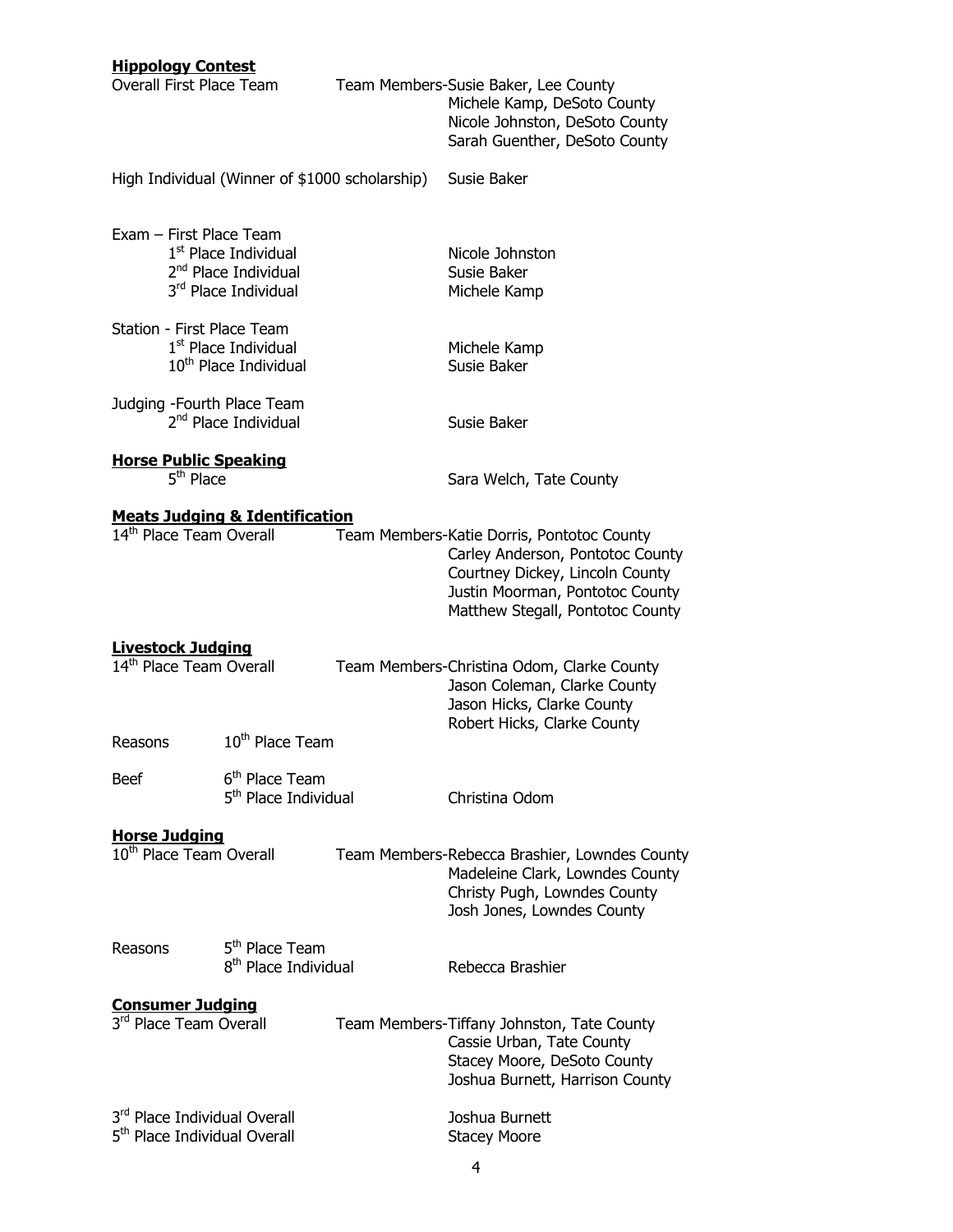Placings 2<sup>nd</sup> Place Team

Reasons 3<sup>rd</sup> Place Team

Melinda Edwards, Chickasaw County, also did an excellent job in the horse visual presentation contest. Others assisting with the 4-H'ers and participating in the Round-Up were: Christina Meriwether, Carroll County 4-H Youth Agent; Renee Jones, Lowndes County Volunteer; Rita Pugh, Lowndes County Volunteer; Michelle Ratcliff, Lincoln County Volunteer; John Thompson, Lowndes County 4-H Youth Agent; Diana Edwards, Chickasaw County Volunteer; Sandy Slocum, Desoto County Home Economist/4-H Agent; Trai Stegall, Pontotoc County Volunteer, Irene Moorman, Pontotoc County Volunteer; Beverly Anderson, Pontotoc County Volunteer, Sherry Thompson, Pontotoc County 4-H Youth Agent; Roy Higdon, County/4-H Agent; Julia Kelly, Tate County 4-H Youth Agent; Debra Welch, Tate County Volunteer; Nelda Starks, Extension 4-H Specialist; and Mike Howell, Area Livestock Agent.

# ▶**MISSISSIPPI LIVESTOCK COUNCIL MEETING**

The Mississippi Livestock Council met on March 26, 2002, at the Mississippi Cattlemen's Association Office in Jackson. The minutes were mailed out on April 1nd . If you have not received a copy, please call 662/325-3515 and request them. I will let you know the final ruling on the items presented as soon as the Mississippi Livestock Show Directors meet and let me know their decisions.

# ▶**MISSISSIPPI LIVESTOCK COUNCIL SCHOLARSHIP**

The Mississippi Livestock Council presented a \$500 academic scholarship to Jennifer Hammons of Smith County at their annual meeting on March 26, 2002. Jennifer has been involved in the beef project and showing animals for five years. Congratulations!

# ▶**DISTRICT BEEF, DAIRY, SHEEP AND SWINE JUDGING CONTESTS**

There were excellent junior livestock and dairy judging contests this year. Below are the totals on participation for the 2002 Junior District Judging Contests:

| <b>CONTEST</b>        | <b>BEEF</b> | <b>DAIRY</b> | <b>SHEEP</b> | <b>SWINE</b> | <b>TOTAL</b> |
|-----------------------|-------------|--------------|--------------|--------------|--------------|
| <b>NE District</b>    | 45          | 25           | 22           | 18           | 110          |
| <b>SE District</b>    | 32          | 3            |              | 15           | 54           |
| <b>SW District</b>    | 3           | 3            | 10           | 3            | 16           |
| <b>NW District</b>    | 10          | 8            | 12           | 8            | 38           |
| <b>Delta District</b> |             |              |              |              | 16           |

# ▶**DISTRICT LIVESTOCK SHOWS**

We had some excellent shows at the five district locations. Total number of exhibits was 2550 with 1054 beef exhibits, 819 hog exhibits, 365 sheep exhibits, 104 goat exhibits, 46 dairy goat exhibits and 162 dairy exhibits at the district shows. District show managers, agents, parents, leaders, and exhibitors are to be commended on an outstanding job!

Look at the following figures on district show exhibits for 2002 and by district show for the past few years, including a comparison of ten years ago in 1993:

| <b>SHOW</b>      | <b>BEEF</b> | <b>DAIRY</b> | <b>SHEEP</b> | <b>SWINE</b> | <b>DAIRY</b><br><b>GOAT</b> | <b>MARKET</b><br><b>GOATS</b> | <b>TOTAL</b> |
|------------------|-------------|--------------|--------------|--------------|-----------------------------|-------------------------------|--------------|
| <b>Delta</b>     | 61          |              | 94           | 312          | 10                          | 15                            | 492          |
| <b>Northwest</b> | 120         | 6            | 12           | 32           | 13                          | 12                            | 195          |
| <b>Northeast</b> | 99          | 72           | 18           | 37           | 6                           | 22                            | 254          |
| <b>Southwest</b> | 421         | 76           | 192          | 236          | 12                          | 29                            | 966          |
| <b>Southeast</b> | 351         | 8            | 49           | 202          |                             | 26                            | 643          |
| <b>TOTAL</b>     | 1054        | 162          | 365          | 819          | 46                          | 104                           | 2550         |

# **2002 District Shows**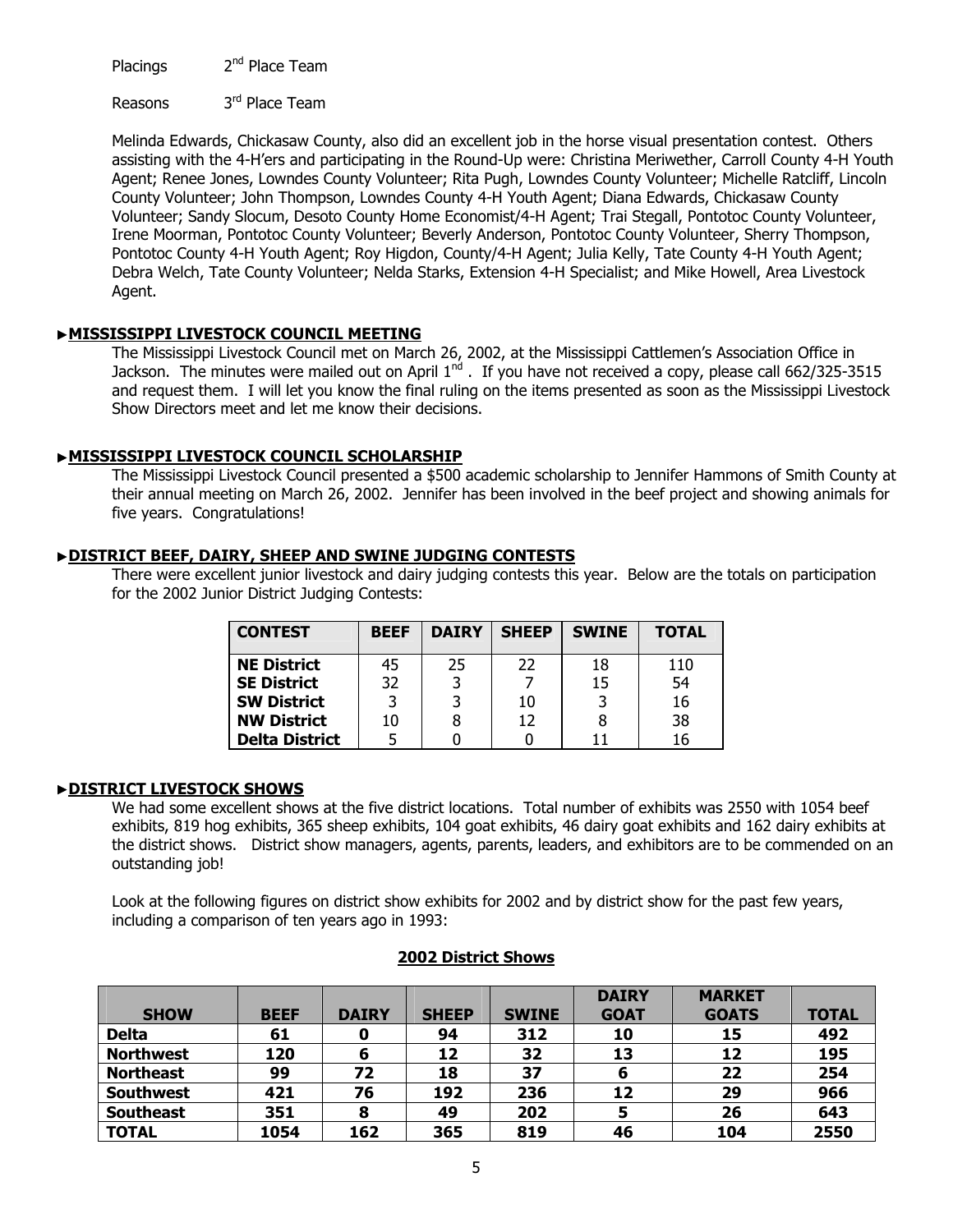### **Total of All District Shows by Year**

| Year | <b>BEEF</b> | <b>DAIRY</b> | <b>SWINE</b> | <b>SHEEP</b> | <b>GOAT</b> | <b>TOTALS</b> |
|------|-------------|--------------|--------------|--------------|-------------|---------------|
| 1993 | 1118        | 245          | 1156         | 667          | $- -$       | 3186          |
| 1994 | 1183        | 279          | 1176         | 649          | $- -$       | 3287          |
| 1995 | 1251        | 264          | 1176         | 575          | $- -$       | 3266          |
| 1996 | 1365        | 255          | 1029         | 567          | $- -$       | 3216          |
| 1997 | 1278        | 199          | 891          | 578          | --          | 2946          |
| 1998 | 1302        | 168          | 920          | 565          | --          | 2955          |
| 1999 | 1286        | 147          | 1038         | 478          | 57          | 3006          |
| 2000 | 1271        | 172          | 981          | 446          | 60          | 2930          |
| 2001 | 1128        | 164          | 887          | 425          | 144         | 2748          |
| 2002 | 1054        | 162          | 819          | 365          | 150         | 2550          |

### ➛**ANIMAL PREMIUMS FOR DISTRICT SHOWS**

A blue ribbon beef or dairy animal at the district shows paid \$36.97, while a red ribbon received \$24.73. A blue ribbon lamb, hog, or goat received \$18.48, while a red ribbon received \$12.40.

# ▶**DIXIE NATIONAL SALE OF JUNIOR CHAMPIONS**

The 2002  $33<sup>rd</sup>$  Sale of Junior Champions was another great event for our youth involved in the Animal and Dairy Sciences Program. The Sale's committee is to be commended for the hard work that they put into this sale to make it such a success. This was the ninth year in a row for the sale to gross over \$100,000. Gross total for the 37 animals sold was \$172,358.50. The nine steers averaged \$7.72/lb.; the thirteen hogs averaged \$14.38/lb.; the thirteen lambs averaged \$18.54/lb.; and the two goats averaged \$26.00/lb. The Grand Champion Steer, which was purchased by East Ford, Gray-Daniels Ford, and Watson Quality Ford, sold for \$15.00/lb. for a total of \$19,095 and was the highest selling animal in the sale. The Grand Champion Hog, which was purchased by Wilson Meat House and Wilson Farms, sold for \$31.00/lb. for a total of \$7,750. Mississippi Chemical Corp. and Linwood Gin Co. purchased the Grand Champion Lamb for \$41.00/lb. for a total of \$5,330. The Grand Champion Goat, which was purchased by Time-Warner Cable; Convention Display; Gulf Distributing Co., Inc.; Gulf Distributing Co. of Mississippi; McGraw Rental; and Dr. Lester Spell, Commissioner of Agriculture.

The Sale of Junior Champions continues to mean a lot to our Mississippi youth livestock program. The 33 sales have grossed \$2,433,423.65, which is very impressive. The first sale in 1970 had a gross total of \$7,621.35. This outstanding activity has come a long way in 33 years!

We salute all the buyers, contributors, sale committee members, Extension staff members assisting with the sale, and other supporters who help make this a special event for our youth.

# ▶**DIXIE NATIONAL JUNIOR ROUND-UP PREMIER EXHIBITORS**

Sixty-five exhibitors competed in the Premier Exhibitor Program at the 2002 Junior Round-Up. The Sale of Junior Champions Promotion Committee sponsored a \$1,000.00 academic scholarship for the Premier Exhibitor in beef, sheep, swine, dairy and a \$500.00 academic scholarship for the Premier Exhibitor in market goat There were 24 exhibitors in the beef division, 12 in the dairy division, 11 in the lamb division, 11 in the swine division, and 7 in the goat division. 2002 Premier Exhibitors are:

> Beef – Trey Brower, Calhoun County 4-H Dairy – Jennifer Connerly, Walthall County 4-H Lamb – Samantha Webb, Scott County 4-H Swine – Ashley Long, Humphreys County 4-H Goat – Rebecca Oakes, Attala County 4-H

### ▶**DIXIE NATIONAL SALE OF JUNIOR CHAMPIONS ACADEMIC SCHOLARSHIPS**

The Dixie National Sale of Junior Champions Promotion Committee presented twenty \$1,000.00 academic scholarships this year. Forty-two exhibitors competed for these prestigious scholarships. Winners were: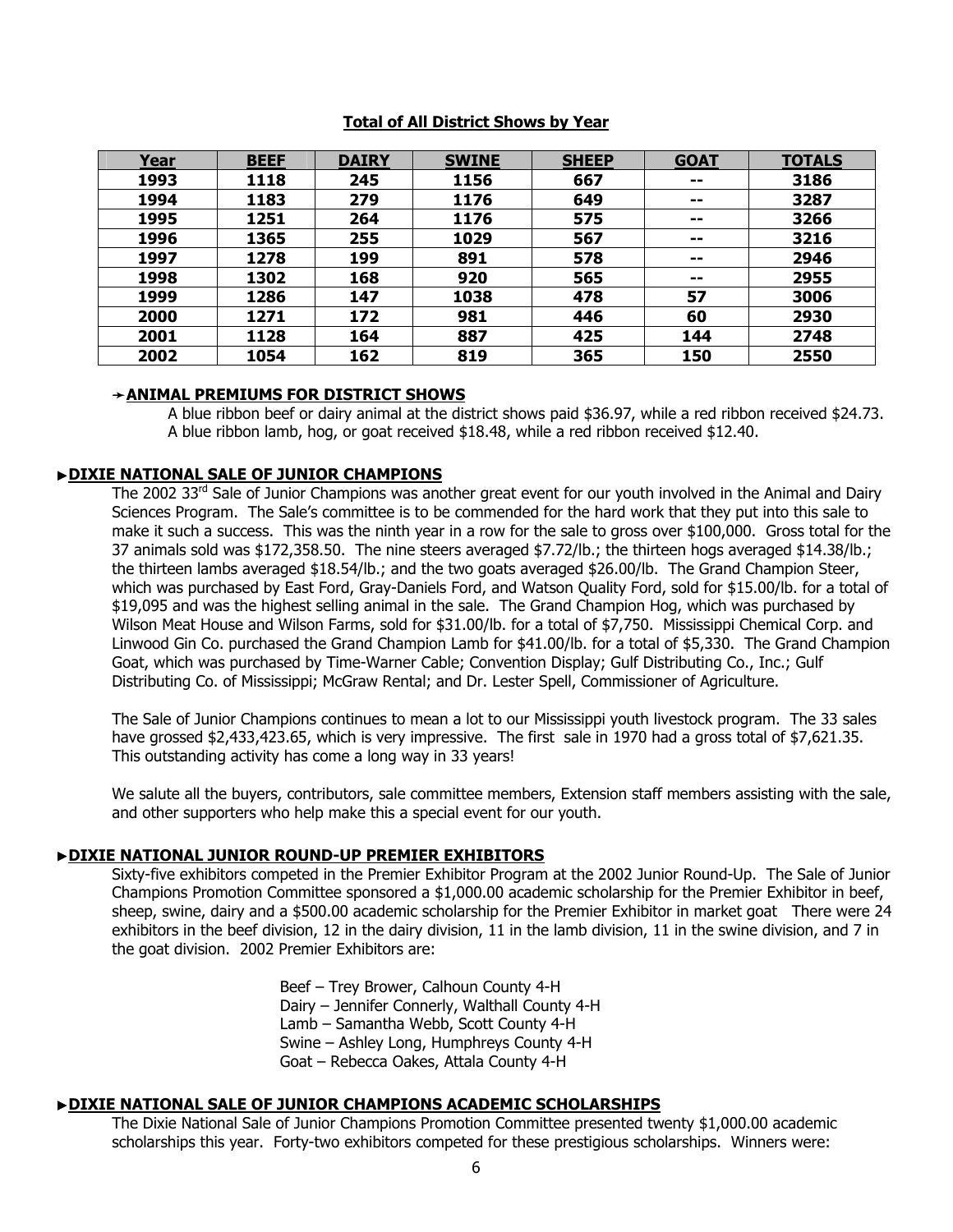Lindsay Smith, Franklin FFA Crystal Palmer, Tippah 4-H Emily Edgar, Yazoo 4-H Autumn Dixon, Amite 4-H Mallory Haynes, Madison 4-H Bryan Killebrew, Holmes 4-H Amy Moore, Yazoo 4-H Emily Smith, Simpson 4-H Katie Taylor, Forrest 4-H Katie Dorris, Pontotoc 4-H Nikki Thornton, Jasper 4-H Danny Roberts, Tippah 4-H Chase Nicholson, Newton 4-H Timothy Ferrell, Clay 4-H Jason Vasquez, Carthage FFA Ashley Keith, Smith 4-H Amber Ferrell, Humphreys 4-H Gordon Cliburn, Lawrence FFA Celeste Anderson, Sunflower 4-H Haley Hodges, Sunflower 4-H

# ▶**DIXIE NATIONAL BOOSTER CLUB ACADEMIC SCHOLARSHIP**

The Dixie National Booster Club again presented five \$1,000 academic scholarships at this year's Round-Up. These awards are presented to the highest placing graduating senior for each specie in showmanship. Winners were:

 Eric Biedenharn Academic Scholarship Award for BEEF - Trey Brower, Calhoun 4-H Dr. Ben Clower Academic Scholarship Award for SWINE - Billy Rodgers, Humphreys 4-H Bill Dupree Academic Scholarship Award for LAMB - Aaron Henderson, Smith 4-H Sonny & Doris Thompson Scholarship Award for DAIRY - Chase Nicholson, Newton 4-H Norman McCarty Scholarship Award for GOATS - Stacey Brown, Carroll 4-H

# ▶**2002 – MISSISSIPPI JUNIOR ROUND-UP LIVESTOCK SHOWS**

 The 2002 Round-Up was another excellent educational event for youth in Mississippi with animal projects. The weather for the District Shows and the Junior Round-Up was excellent. We would like to see more participation; however, we had some really big shows as it was. We had 1851 total exhibits which included 925 beef exhibits, 154 dairy exhibits, 470 swine exhibits, 250 lamb exhibits, and 52 market goat exhibits.

 It really takes a lot of people working together to make a show like this a success. Let me express appreciation to all agents, leaders, parents, exhibitors, specialists, and others who worked so hard during long days, etc. to make this an outstanding event. We have an outstanding junior livestock program and dedicated Extension workers doing an outstanding job. Your 4-H'ers, exhibitors, and parents should be proud of you. Congratulations!

Below is a report on number of your and number of exhibits for the various shows at Round-Up.

|                                           | $4-H$        | $4-H$          | <b>FFA Youth</b> | <b>FFA</b>              | <b>Total</b> | <b>Total</b>   |
|-------------------------------------------|--------------|----------------|------------------|-------------------------|--------------|----------------|
| <b>2002 SHOW</b>                          | <b>Youth</b> | <b>Animals</b> |                  | <b>Animals</b>          | Youth        | <b>Animals</b> |
| <b>Beef Breeding</b>                      | 267          | 445            | 120              | 198                     | 387          | 643            |
| <b>Commercial Beef</b><br><b>Heifers</b>  | 99           | 102            | 57               | 60                      | 156          | 162            |
| <b>Steers</b>                             | 111          | 98             | 19               | 22                      | 130          | 120            |
| <b>Lambs</b>                              | 147          | 247            | 5                | 3                       | 152          | 250            |
| <b>Hogs</b>                               | 286          | 463            | 6                | $\overline{\mathbf{z}}$ | 292          | 470            |
| <b>Purebred Dairy</b>                     | 60           | 129            | $\mathbf{1}$     | 5                       | 61           | 134            |
| <b>Commercial</b><br><b>Dairy Heifers</b> | 16           | 20             | $\mathbf 0$      | $\mathbf 0$             | 16           | 20             |
| <b>Market Goats</b>                       | 30           | 37             | 10               | 15                      | 40           | 52             |
| <b>TOTAL</b>                              | 1016         | 1541           | 218              | 310                     | 1234         | 1851           |

# **Round-Up Participation Summary**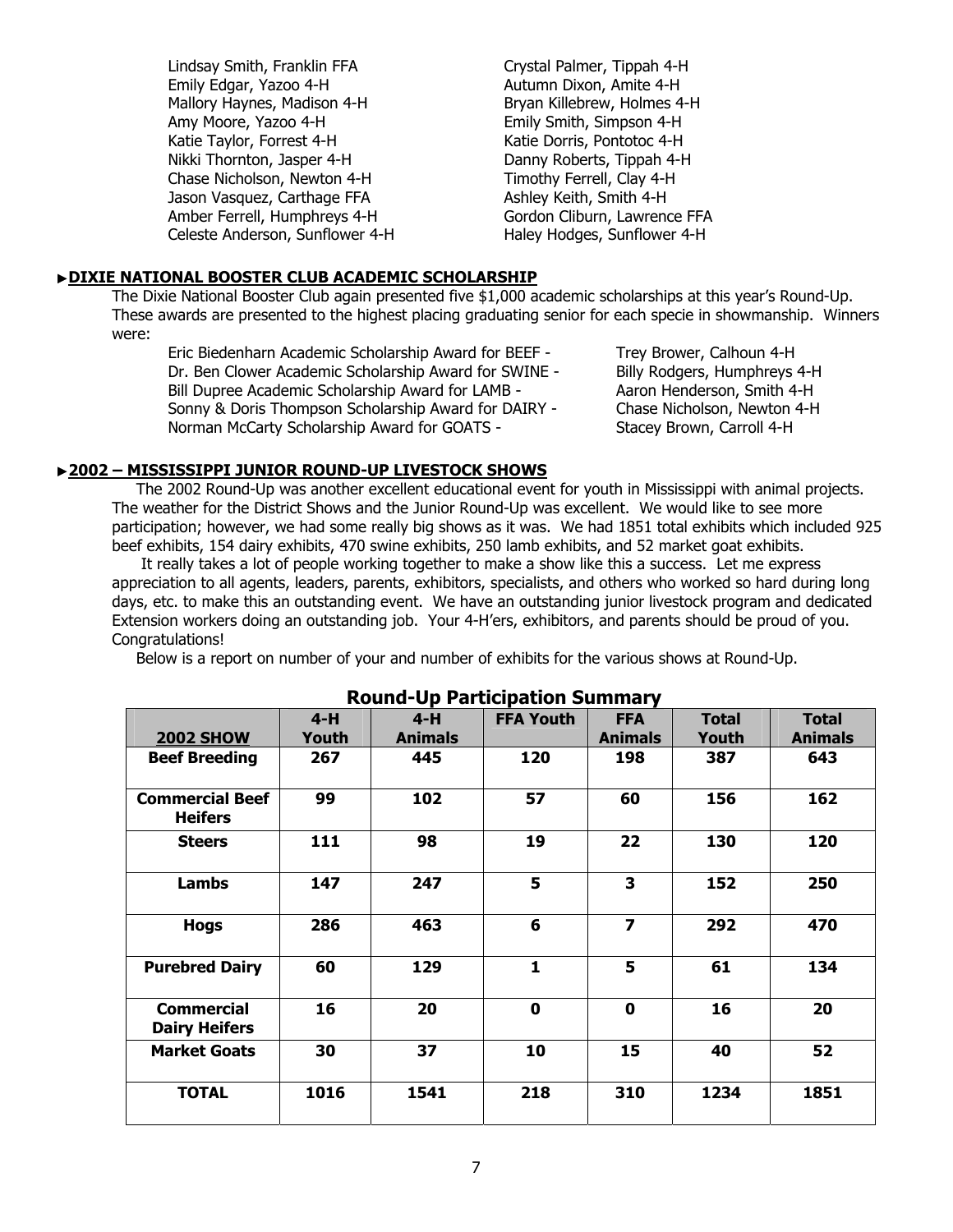Below is a comparison on number of exhibits for beef, dairy, swine, lambs and goats for the past few years at Round-Up.

|              | 1993 | 1994  | 1995 | 1996  | 1997  | 1998                     | 1999  | 2000 | 2001 | 2002 |
|--------------|------|-------|------|-------|-------|--------------------------|-------|------|------|------|
| <b>Beef</b>  | 956  | 1018  | 1093 | 962   | 1148  | 1125                     | 1123  | 1107 | 990  | 925  |
| <b>Dairy</b> | 214  | 251   | 241  | 106   | 184   | 146                      | 130   | 156  | 155  | 154  |
| <b>Hogs</b>  | 674  | 670   | 646  | 588   | 517   | 535                      | 596   | 538  | 511  | 470  |
| Lambs        | 459  | 477   | 427  | 369   | 400   | 412                      | 354   | 327  | 312  | 250  |
| Mkt.         | $-$  | $- -$ | --   | $- -$ | $- -$ | $\overline{\phantom{a}}$ | $- -$ | --   | 67   | 52   |
| Goats        |      |       |      |       |       |                          |       |      |      |      |
| <b>TOTAL</b> | 2303 | 2416  | 2407 | 2025  | 2249  | 2218                     | 2203  | 2128 | 2035 | 1851 |

# **Beef Breakdown**

|                   | 1993        | 1994 | 1995 | 1996 | 1997 | 1998 | 1999 | 2000 | 2001       | 2002        |
|-------------------|-------------|------|------|------|------|------|------|------|------------|-------------|
| <b>Registered</b> | 623         | 677  | 754  | 685  | 791  | 779  | 775  | 758  | 682        | 643         |
| breeding          |             |      |      |      |      |      |      |      |            |             |
| animals           |             |      |      |      |      |      |      |      |            |             |
| <b>Commercial</b> | 210         | 225  | 239  | 180  | 252  | 221  | 216  | 210  | 179        | 162         |
| heifers           |             |      |      |      |      |      |      |      |            |             |
| <b>Steers</b>     | <u> 123</u> | 116  | 100  | 97   | 105  | 125  | 132  | 139  | <u>129</u> | <u> 120</u> |
| <b>TOTAL</b>      | 956         | 1018 | 1093 | 962  | 1148 | 1125 | 1123 | 1107 | 990        | 925         |

Breakdown of the breeds for the following species:

| <u>BEEF BREEDING</u> |     | <u>BEEI</u> |
|----------------------|-----|-------------|
| Angus                | 120 | Engli       |
| Beefmaster           | 43  | Euro        |
| <b>Brahman</b>       | 74  | <b>Brah</b> |
| <b>Brangus</b>       | 50  |             |
| Charolais            | 37  |             |
| Gelbvieh             | 30  |             |
| Hereford             | 70  |             |
| Limousin             | 59  | <b>STEI</b> |
| <b>Other Breeds</b>  | 23  | Engli       |
| Santa Gertrudis      | 25  | <b>Brah</b> |
| Simbrah              | 38  | Euro        |
| Simmental            | 74  |             |
| <b>MARKET HOGS</b>   |     | <u>LAM</u>  |
| Chester              | 35  | Cross       |
| Crosses &            |     | <b>Dors</b> |
| <b>Other Breeds</b>  | 152 | Ham         |
| Duroc                | 85  | Shro        |
| Hampshire            | 72  | Oxfo        |
| Spotted              | 47  | Suffo       |
| Yorkshire            | 79  |             |
| <b>DAIRY</b>         |     | <u>MAR</u>  |
| Ayrshire             | 10  | Light       |
| <b>Brown Swiss</b>   | 16  | Medi        |
| Guernsey             | 11  | Heav        |
| Holstein             | 46  |             |
| <b>Jersey</b>        | 51  |             |
| Commercial           |     |             |
| Dairy Heifers        | 20  |             |

# **F COMMERCIAL HEIFERS**

| English & English Crosses<br>European & European Crosses<br>Brahman & Brahman Crosses                  | 55<br>55<br>52 |
|--------------------------------------------------------------------------------------------------------|----------------|
| <b>STEERS</b><br>English & English Crosses<br>Brahman & Brahman Crosses<br>European & European Crosses | 29<br>16<br>75 |
| LAMBS                                                                                                  |                |

| Crosses                   |    |
|---------------------------|----|
| <b>Dorset</b>             | 12 |
| Hampshire                 | 32 |
| Shropshire & Other Breeds | 20 |
| Oxford                    | 18 |
| Suffolk                   | 81 |
|                           |    |

# **RKET GOATS**

| Lightweight  | 18 |
|--------------|----|
| Mediumweight | 17 |
| Heavyweight  | 17 |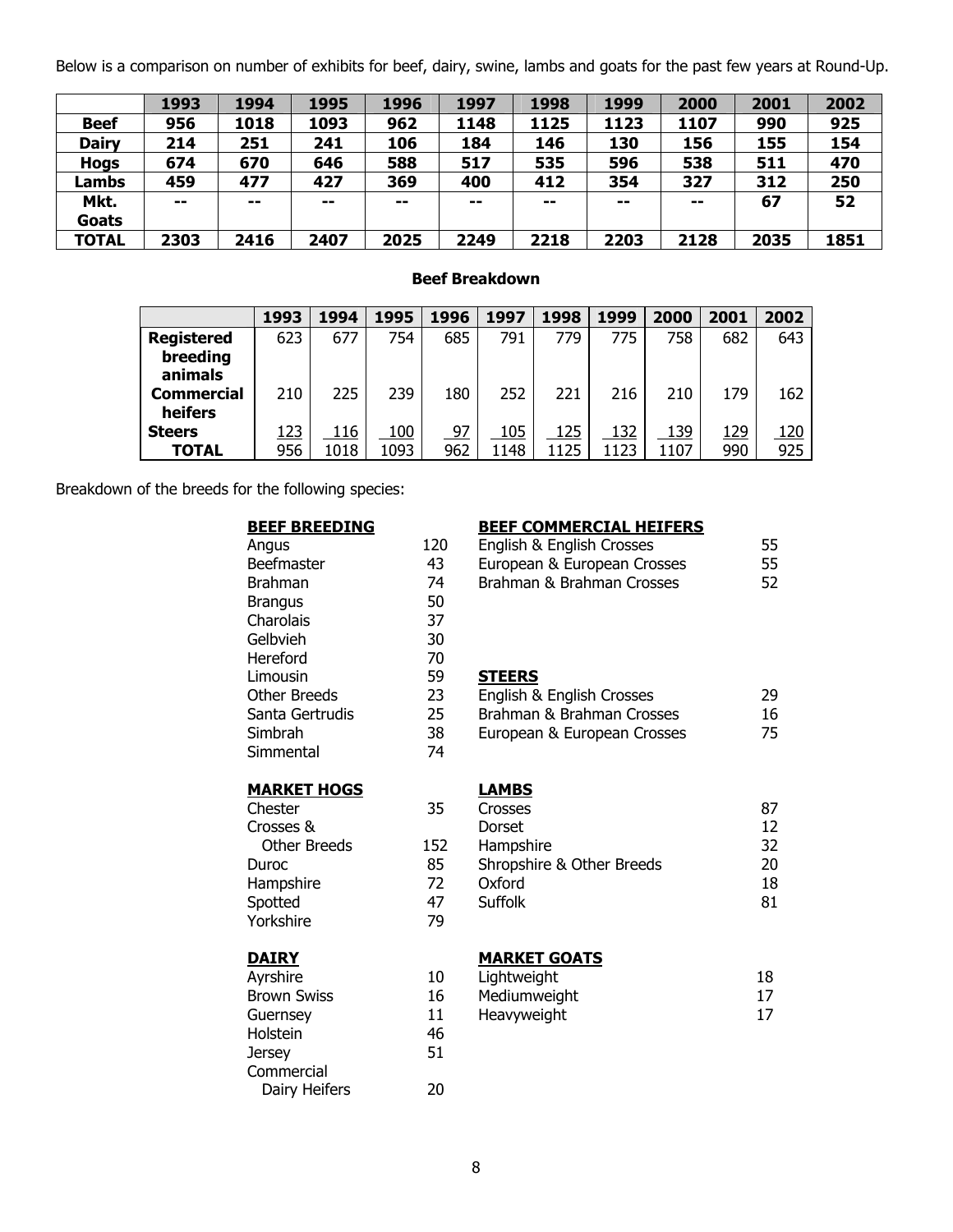# ▶**RECOGNITION OF COUNTIES**

We would like to recognize the top five counties with the most 4-H exhibits in each specie. Congratulations to:

| <b>BEEF</b> |                 |    |                | <b>HOGS</b>   |    |   | <b>LAMBS</b> |    |   | <b>DAIRY</b> |    |   | <b>MARKET GOATS</b> |                |
|-------------|-----------------|----|----------------|---------------|----|---|--------------|----|---|--------------|----|---|---------------------|----------------|
|             | Smith 4-H       | 46 |                | Sunflower 4-H | 63 |   | Hinds 4-H    | 31 |   | Pontotoc 4-H | 30 |   | Hinds 4-H           | 10             |
|             | Lincoln 4-H     | 40 | 2              | Leflore 4-H   | 62 | 2 | Leflore 4-H  | 21 | 2 | Hinds 4-H    | 17 |   | Lafavette 4-H       | 9              |
|             | Pearl River 4-H | 38 | $\overline{2}$ | Holmes 4-H    | 62 | 2 | Rankin 4-H   | 21 | 3 | Walthall 4-H | 15 |   | Rankin 4-H          | $\overline{4}$ |
|             | Hancock 4-H     | 28 | $\overline{a}$ | Humphreys 4-H | 42 | 2 | Scott 4-H    | 21 | 4 | Lee 4-H      | 14 | ∍ | Carroll 4-H         | 4              |
| 4           | Franklin 4-H    | 28 | 5              | Yazoo 4-H     | 40 | 5 | Smith 4-H    | 13 | 5 | Prentiss 4-H | 9  |   | Lawrence 4-H        | $\overline{a}$ |
|             |                 |    |                |               |    |   |              |    | 5 | Lincoln 4-H  | 9  |   |                     |                |
|             |                 |    |                |               |    |   |              |    | 5 | Newton 4-H   | q  |   |                     |                |

# ▶**DIXIE NATIONAL PREMIER COUNTY AWARD FOR LIVESTOCK**

This award is sponsored by the Mississippi State Fair Commission and goes to the County 4-H or FFA Chapter having the most outstanding livestock exhibit at Round-Up. Congratulations are in order to Chad Stocks and Hinds County 4-H. Hinds County was honored at the annual Mississippi Livestock Council meeting on March 26<sup>th</sup> in Jackson. Top five placings are:

|   | Hinds County 4-H     |
|---|----------------------|
| 2 | Sunflower County 4-H |
| 3 | Smith County 4-H     |
| 4 | Leflore County 4-H   |
| 5 | Jasper County 4-H    |

## ▶**DIXIE NATIONAL PREMIER COUNTY AWARD FOR DAIRY**

This award is sponsored by the Mississippi Fair Commission and goes to the County 4-H or FFA Chapter having the most outstanding dairy exhibit at the Mississippi Junior Round-Up Dairy Show. Congratulations are in order to Sherry Thompson and Pontotoc County 4-H on winning this award. Pontotoc County was honored at the annual Mississippi Livestock Council meeting on March  $26<sup>th</sup>$  in Jackson. Top five placings are:

|           | Pontotoc County 4-H |
|-----------|---------------------|
|           | Hinds County 4-H    |
| 3 (tie)   | Lee County 4-H      |
| $3$ (tie) | Walthall County 4-H |
| 5         | Lincoln County 4-H  |

# ▶**MARKET STEER SHOW WINNERS**

| Reserve Champion English & English Cross Steer  Haiden Rodgers, Sunflower 4-H             |  |
|-------------------------------------------------------------------------------------------|--|
| Champion Brahman & Brahman Cross Steer  Colby/Caitlyn Boyd, Hinds 4-H                     |  |
| Reserve Champion Brahman & Brahman Cross Steer Jaed/Kolby Givens, Lawrence FFA            |  |
| Champion Ltwt. European & European Cross Steer  Colby/Caitlyn Boyd, Hinds 4-H             |  |
| Reserve Champion Ltwt. European & European Cross Steer Jake/Cassie St. Amant, Lincoln 4-H |  |
| Champion Hvywt. European & European Cross Steer Katie/Kyle Tally, Smith 4-H               |  |
| Res. Champion Hvywt. European & European Cross Steer  Joey Sullivan, Smith 4-H            |  |
|                                                                                           |  |
| RESERVE GRAND CHAMPION MARKET STEER  Joey Sullivan, Smith 4-H                             |  |
|                                                                                           |  |
|                                                                                           |  |

# ▶**ULTRASOUND STEER EVALUATION CONTEST RESULTS**

 Thirty-two steers were entered by 4-H & FFA exhibitors in the first Ultrasound Steer Evaluation Contest at the 2002 Dixie National Junior Round-Up. Only six steers met the requirements of grading low choice or higher with yield grade 3 or less to be eligible for premiums. Winners were:

- 1. Lindsey Martin, Clarke 4-H
- 2. Michael/Alley Jones, Taylorsville FFA
- 3. Logan/Kayla/Tyler Williams, Clarke 4-H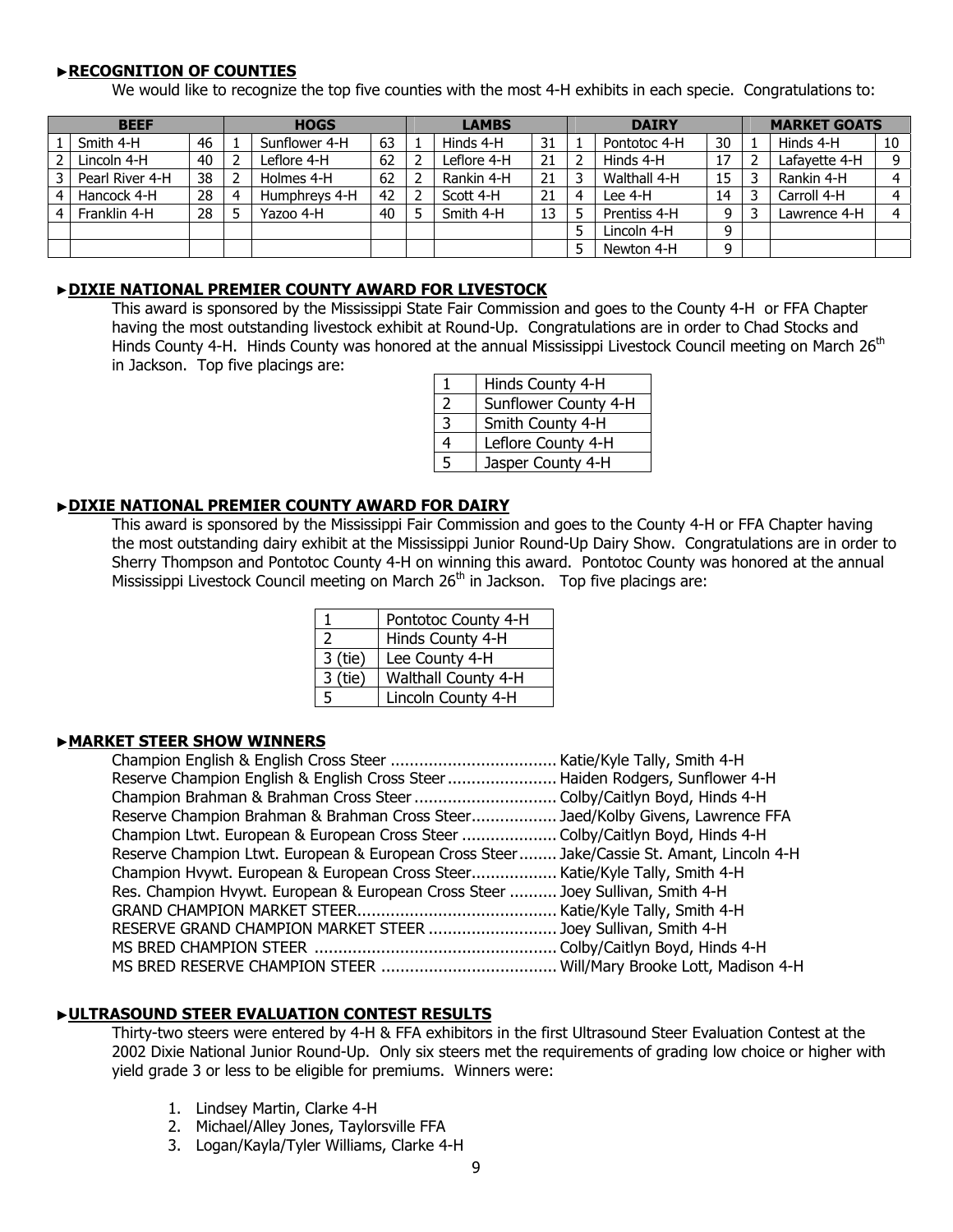- 4. Corey/Kirby Irby, Clarke 4-H
- 5. Logan/Kayla Tyler Williams, Clarke 4-H

# ▶**BEEF BREEDING**

| Reserve Champion Santa Gertrudis Heifer  Blake McDaniel, Attala 4-H |  |
|---------------------------------------------------------------------|--|
|                                                                     |  |
|                                                                     |  |
|                                                                     |  |
|                                                                     |  |
|                                                                     |  |
|                                                                     |  |
|                                                                     |  |
|                                                                     |  |
|                                                                     |  |
|                                                                     |  |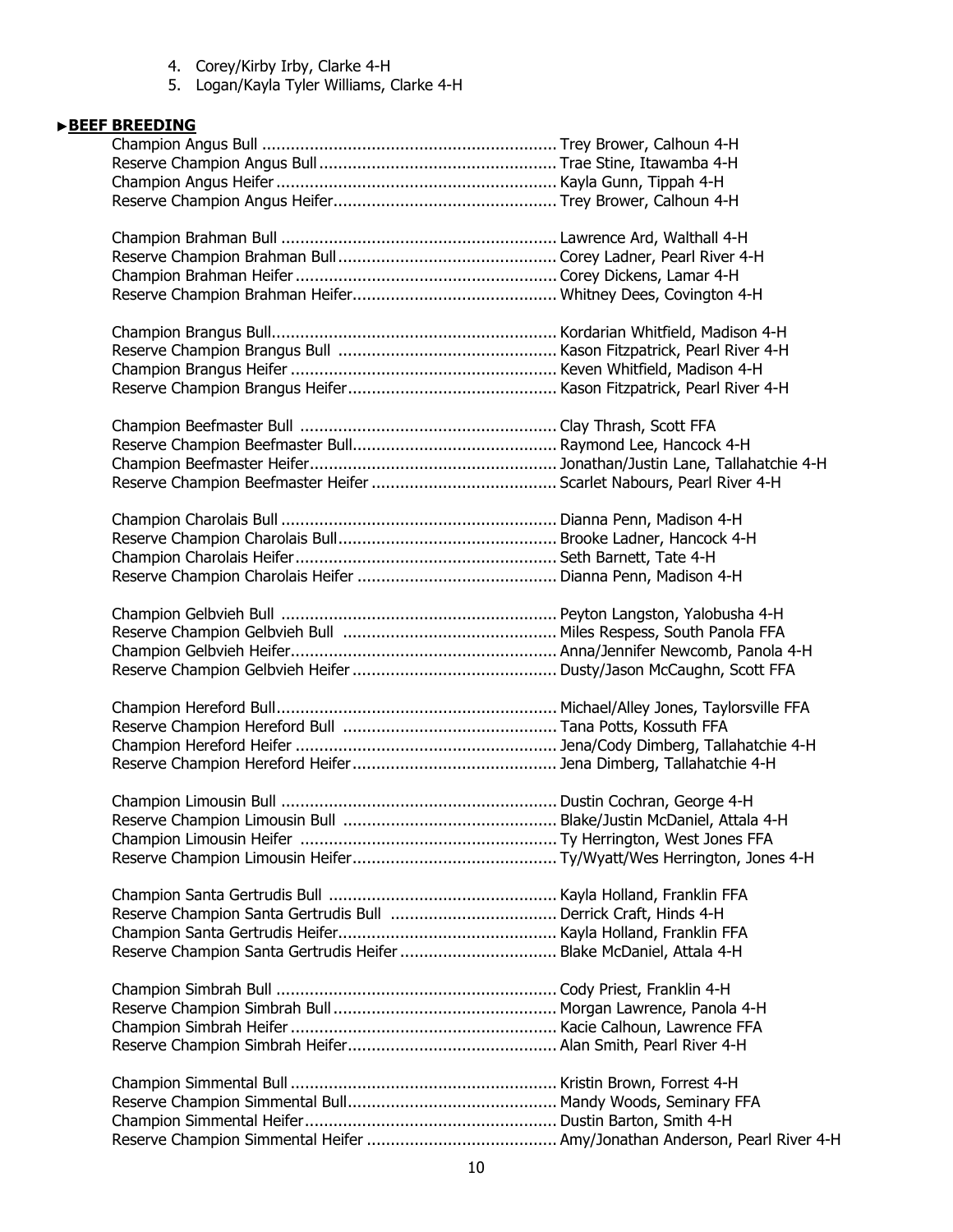# ▶**BEST FIVE MS BRED SIMMENTAL BULLS** ▶**BEST FIVE MS BRED SIMMENTAL HEIFERS**

- 1. Kristin Brown, Forrest 4-H 1. Dustin Barton, Smith 4-H
- 
- 3. Casey/Brett Williams, Seminary FFA 3. Tarah Adams, Marion 4-H
- 4. Tarah Adams, Marion 4-H 4. Trey Herbert, Lincoln 4-H
- 

- 
- 2. Morgan Lawrence, Panola 4-H 2. Ginnie Tullos, Rankin 4-H
- 3. Cody/Travis Sorrels, Lincoln 4-H 3. Kacie Calhoun, Lawrence 4-H
- 4. Amy/Jonathan Anderson Pearl River 4-H 4. Alan Smith, Pearl River 4-H
- 

- 
- 2. Mandy Woods, Seminary FFA 2. Amy/Jonathan Anderson, Pearl River 4-H
	-
	-
- 5. Dustin Barton, Smith 4-H 5. Kristen Brown, Forrest 4-H

# **BEST FIVE MS BRED SIMBRAH BULLS**<br>1. Cody Priest, Franklin 4-H<br>1. Kacie Calhoun, Lawrence 4-H

- 1. Kacie Calhoun, Lawrence 4-H
- 
- 
- 
- 5. Jennifer House, Seminary FFA 5. Samantha Zeigler, Franklin 4-H
- ▶**COMMERCIAL HEIFERS**

| Reserve Champion English & English Crosses  Elizabeth Nowell, Hinds 4-H       |  |
|-------------------------------------------------------------------------------|--|
|                                                                               |  |
| Reserve Champion European & European Crosses  Leigh Mangum, Raleigh FFA       |  |
|                                                                               |  |
| Reserve Champion Brahman & Brahman Crosses  Kayla McCormick, Lafayette 4-H    |  |
| Overall Supreme Champion Commercial Heifer  Jeremi Hinton, Perry 4-H          |  |
| Overall Supreme Reserve Champion Commercial Heifer Patrick Lofton, Newton 4-H |  |
|                                                                               |  |

# ▶**BEEF BREEDING SHOWMANSHIP**

### **Age 8**

- 
- 2. Megan Donahoe, Sunflower 4-H 7. Ashley Johnson, Tate 4-H
- 3. Dustin Barton, Smith 4-H 8. Rachel Lee, Hancock 4-H
- 4. Miles Respess, South Panola FFA 9. Simon Poppelreiter, Lee 4-H
- 5. Cody Gargus, Prentiss 4-H 10. Ty Ladner, Pearl River 4-H

# **Age 9**

- 1. Kaylon Touchstone, Lamar 4-H 6. Heather Penn, Madison 4-H
- 
- 
- 4. Wes Herrington, Jones 4-H 9. Shelby Steede, George, 4-H
- 5. Cody Dimberg, Tallahatchie 4-H 10. Ben Bishop, Jasper 4-H

# **Age 10**

- 1. Erin Cutrer, Pearl River 4-H 6. Brooke Ladner, Hancock 4-H
- 2. Kelby King, Jasper 4-H 7. Ming Bullard, Panola 4-H
- 3. Trey Donahoe, Sunflower 4-H 8. Cassie St. Amant, Lincoln 4-H
- 
- 5. Kayla Williams, Clarke 4-H 10. Akron Revette, Smith 4-H

# **Age 11**

- 
- 
- 
- 
- 5. Anna Marie Poppelreiter, Lee 4-H 10. Logan Powell, Simpson 4-H
- 1. Luke Lowry, Forrest 4-H 6. Cody Sumrall, Piney Woods FFA
	-
	-
	-
	-
	-
- 2. Shane Overby, Smith 4-H 7. Stephen Harris, Pearl River 4-H
- 3. Kaila Moran, Hancock 4-H 8. Trenity Hanegan, Seminary FFA
	-
	-
	-
	-
	-
- 4. Ryan Cowart, Franklin 4-H 9. Seth Cooley, Alcorn 4-H
	-
- 1. Kyle Talley, Smith 4-H 6. Chelsea Adams, Marion 4-H
- 2. Preston Hebert, Lincoln 4-H 7. Trae Stine, Itawamba 4-H
- 3. Chelsi Smith Lee 4-H 8. Bailey Sumrall, Piney Woods FFA
- 4. Dianna Penn, Madison 4-H 9. Melissa McFarland, Franklin 4-H
	-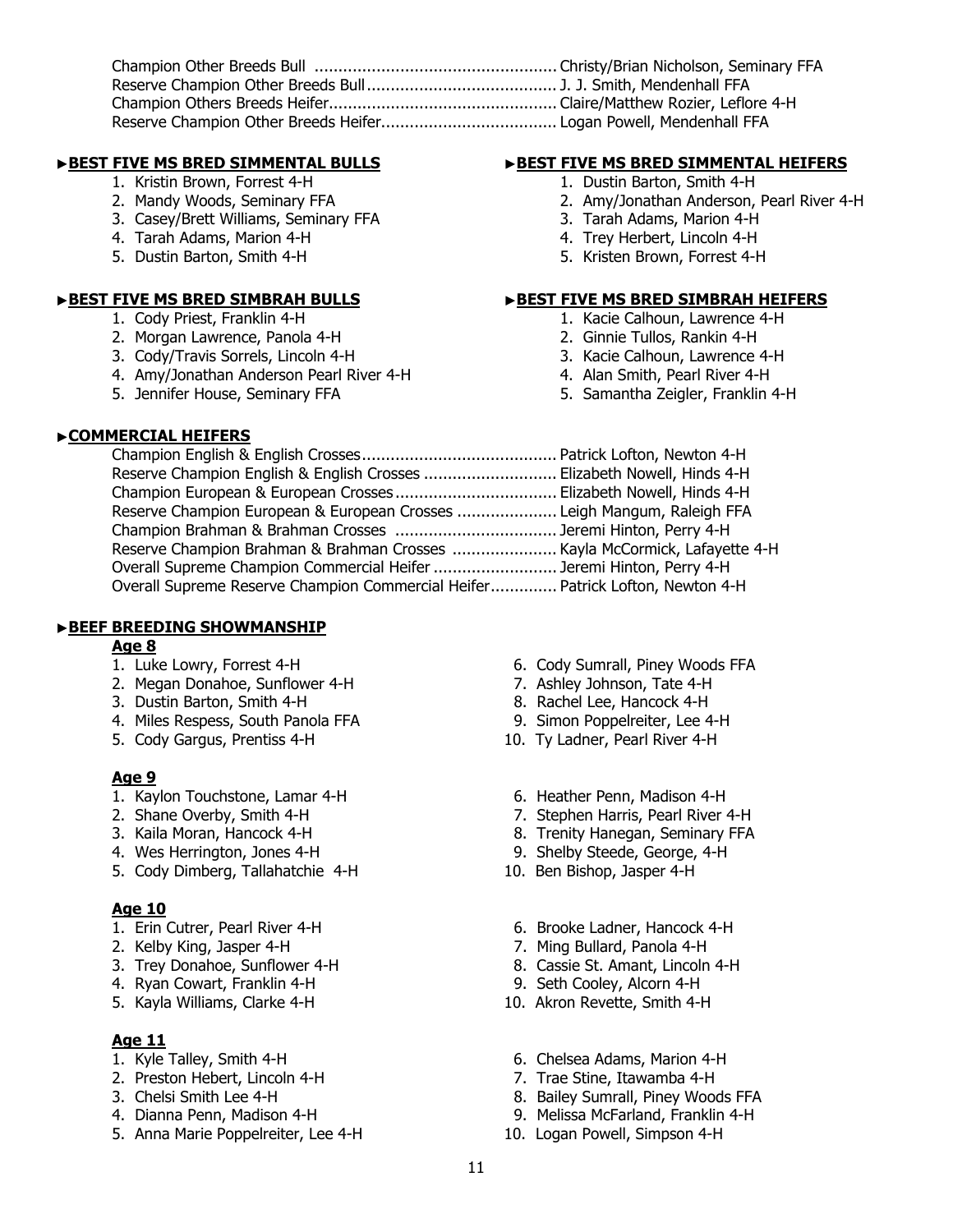# **Age 12**

- 
- 
- 3. Justin Kirkland, Seminary FFA 8. Jeremi Hinton, Perry 4-H
- 4. Zachery Brower, Calhoun 4-H 9. Kyle Towles, Amite 4-H
- 5. Brittany Anderson, Taylorsville FFA 10. Melissa Easley, Pike 4-H

# **Age 13**

- 
- 
- 3. Rand Guthrie, Stone 4-H 8. Taylor Reeves, Leake 4-H
- 
- 5. Laura Sykes, Simpson 4-H

# **Age 14**

- 
- 2. Chance Hinton, West Jones FFA 7. Justin McDaniel, Attala 4-H<br>3. Corey Ladner, Pearl River 4-H 8. Stephen Anglin, Independer
- 
- 4. Kason Fitzpatrick, Pearl River 4-H 9. Dustin Cochran, George 4-H
- 5. Ty Herrington, West Jones FFA 10. Brit Magee, Simpson 4-H

# **Age 15**

- 
- 
- 3. Christy Nicholson, Seminary FFA 8. Casey Williams, Seminary FFA
- 4. Leigh Mangum, Raleigh FFA 9. Travis Jones, Seminary FFA
- 5. Holly Ann Nix, East Jones FFA 10. Casey Clayton, Mantachie FFA

# **Age 16**

- 
- 2. Shelly Thornton, Raleigh FFA 7. Maury Giachelli, Union 4-H
- 2. Sheny Thomas, Taylorsville FFA 8. Karoline Thornton, Jackson 4-H<br>3. Katherine Thomas, Taylorsville FFA 8. Karoline Thornton, Jackson 4-H
- 4. Anthony Franks, Mantachie FFA 9. Ben Melton, Neshoba 4-H
- 5. Alana Manning, South Panola FFA 10. Brandon Cutrer, Pearl River 4-H

# **Age 17**

- 1. Trey Brower, Calhoun 4-H 6. Tyler Ballard, Raleigh FFA
- 
- 
- 4. Meredith McCurdy, South Panola FFA 9. Jason McCormick, Lafayette 4-H
- 5. Justin Denson, Prentiss 4-H 10. Corey Gates, Tippah 4-H

# **Age 18**

- 
- 
- 
- 
- 5. Priscilla Giachelli, Union 4-H 10. Cassie Rose, Sunflower 4-H

# ▶**BEEF CLEAN AISLE AWARDS**

- 1. Pike 4-H
- 2. Prentiss 4-H
- 3. Lee 4-H
- 1. Justin Brown, Carroll 4-H 6. Brett Williams, Seminary FFA
- 2. Josh Warren, Mendenhall FFA 7. Daniel Whaley, Potts Camp FFA
	-
	-
	-
- 1. Trey Hebert, Lincoln 4-H 6. James Roy Sims, Jasper 4-H
- 2. Emma Collins, Scott FFA 7. Brent Warren, Mendenhall FFA
	-
- 4. Drew Poppelreiter, Lee 4-H 9. Brian Nicholson, Seminary FFA<br>
5. Laura Sykes, Simpson 4-H 9. 2010. Katie Case, Madison 4-H
	-
- 1. Mandy Woods, Seminary FFA 6. Jon Paul Whitlock, Tishomingo 4-H
	-
	- 8. Stephen Anglin, Independence FFA
	-
	-
- 1. Whitney Dees, Covington 4-H 6. LeAnne Daughdrill, Lawrence 4-H
- 2. April Ballard, Raleigh FFA 7. Betsy Haley, Lincoln 4-H
	-
	-
	-
- 1. Curt Williams, East Jones FFA 6. Jamie Overall, Potts Camp FFA
	-
	-
	-
	-
	-
- 2. Crystal Palmer, Tippah 4-H 7. Leigh Smith, Mendenhall FFA<br>3. Dalee Bridges, Greene FFA 8. Jarrod Hodges, Greene 4-H
	- 8. Jarrod Hodges, Greene 4-H
	-
	-
- 1. Blake McDaniel, Attala 4-H 6. Megan Phillips, Jasper 4-H
- 2. Jenny Cochran, George 4-H 7. Melanie Keene, Forrest 4-H
- 3. Kevin Camp, Bruce FFA 8. Sara Welch, Independence FFA
- 4. Krista Dudley, Forrest 4-H 9. Michael Jones, Taylorsville FFA
	-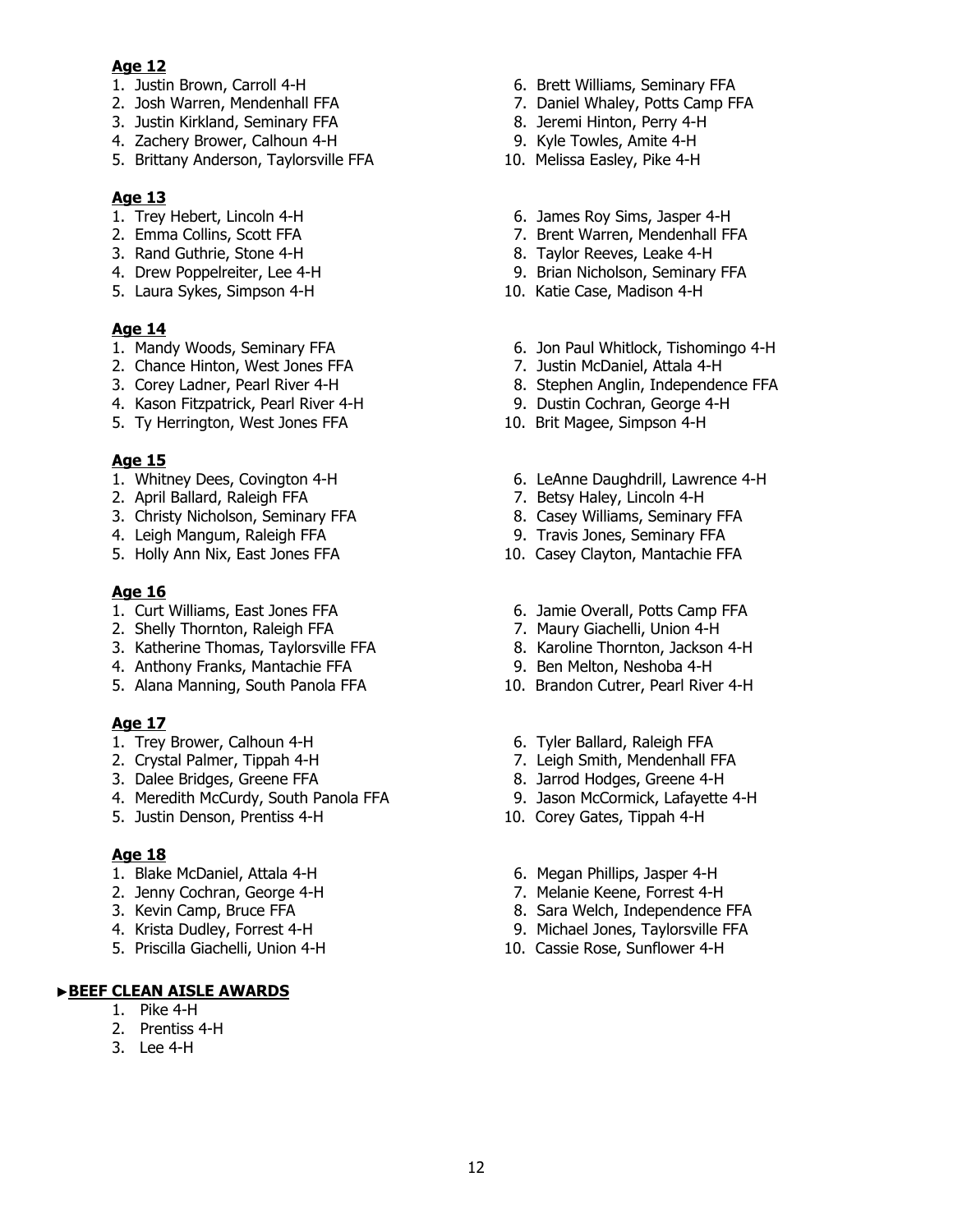## ▶**INDIVIDUAL BEEF GROOMING CONTEST**

Thirty-one contestants participated in the individual beef grooming contest at the Dixie National Junior Round-Up. Dr. Lester Spell, Commissioner of Agriculture, sponsored this year's contest.

# **Junior Non-Brahman Influence**<br>1<sup>st</sup> Mark Tingle, Perry 4-H

- $1<sup>st</sup>$  Mark Tingle, Perry 4-H<br> $2<sup>nd</sup>$  Clint Collins, Scott FFA
- $2<sup>nd</sup>$  Clint Collins, Scott FFA<br> $3<sup>rd</sup>$  Chelsea Adams Marion
- Chelsea Adams, Marion 4-H

## **Junior Brahman Influence**

- $1<sup>st</sup>$  Cody Sorrells, Lincoln 4-H<br> $2<sup>nd</sup>$  Jeremi Hinton, Perry 4-H
- Jeremi Hinton, Perry 4-H

# ▶**TEAM BEEF GROOMING CONTEST**

**Senior Brahman Influence** 

 $1<sup>st</sup>$  Seth Sumrall, Piney Woods FFA<br> $2<sup>nd</sup>$  Todd Sullivan. Simpson 4-H

Brett Magee, Simpson 4-H

 $2^{nd}$  Todd Sullivan, Simpson 4-H<br> $3^{rd}$  Betsy Haley Tincoln 4-H

**Senior Non-Brahman Influence**<br>1<sup>st</sup> Crystal Palmer, Tippah 4-H  $1<sup>st</sup>$  Crystal Palmer, Tippah 4-H<br> $2<sup>nd</sup>$  Tv Herrington, Jones 4-H  $2<sup>nd</sup>$  Ty Herrington, Jones 4-H<br> $3<sup>rd</sup>$  Brett Magee, Simpson 4-H

Betsy Haley, Lincoln 4-H

Thirty-eight teams participated in the Team Beef Grooming Contest at the Dixie National Junior Round-Up. There were 21 junior teams and 17 senior teams in this year's competition. This year's contest was sponsored by Krone, Ashley Farms & Trucking, AFCO Metals and Chuck Holder.

# **Junior Non-Brahman Influence**

| $1st$ Jasper 4-H | $2nd$ Smith 4-H      | 3rd Hancock 4-H       |
|------------------|----------------------|-----------------------|
| Jordon Sims      | Kelsey Wedgeworth    | <b>Briston Breaux</b> |
| Josh Woodruff    | Kahlea Strickland    | Ethan Hoda            |
| Charlie Holder   | Kimberlea Strickland | Amanda Hoda           |
|                  |                      |                       |

### **Junior Brahman Influence**

Caleb Covington Travis Sorrels **Caleb Covington** Caleb Covington Sidney Hayley **Darren Brister Communist Communist Communist Communist Communist Communist Communist Communist Communist Communist Communist Communist Communist Communist Communist Communist Communist Communist Communist Co** Cody Sorrels **Cody Sorrels Cody Sorrels Luke Martin Peyton Lee** 

**Senior Non-Brahman Influence** 

 Jeff Cox Melanie Keene Zach Brower Sara Welch **Sara Welch Sara Welch Constructs** Josh Manning Trey Brower Trey Brower Matt DeMuth **Krista Dudley Communist Channel Communist** Kevin Camp

### **Senior Brahman Influence**

 $1<sup>st</sup>$  Simpson 4-H  $2<sup>nd</sup>$  Franklin FFA  $3<sup>rd</sup>$  Lincoln 4-H Britt Magee The Research Holland Betsy Haley Betsy Haley Daniel Sykes **Courtney Courtney Courtney Dickey** Kristin Holland Courtney Dickey Todd Sullivan Lindsay Smith Briann Laird

 $1^{\text{st}}$  Lincoln 4-H  $2^{\text{nd}}$  Lincoln 4-H  $3^{\text{rd}}$  Hancock 4-H

 $1<sup>st</sup>$  Tate 4-H  $2<sup>nd</sup>$  Forrest 4-H  $3<sup>rd</sup>$  Calhoun 4-H

# ▶**MARKET LAMB SHOW**

| Champion Shropshire & Other Breeds Lamb  Blair Brewer, Hinds 4-H                 |  |
|----------------------------------------------------------------------------------|--|
| Reserve Champion Shropshire & Other Breeds Lamb  Emily/Brooks Irwin, Leflore 4-H |  |
|                                                                                  |  |
|                                                                                  |  |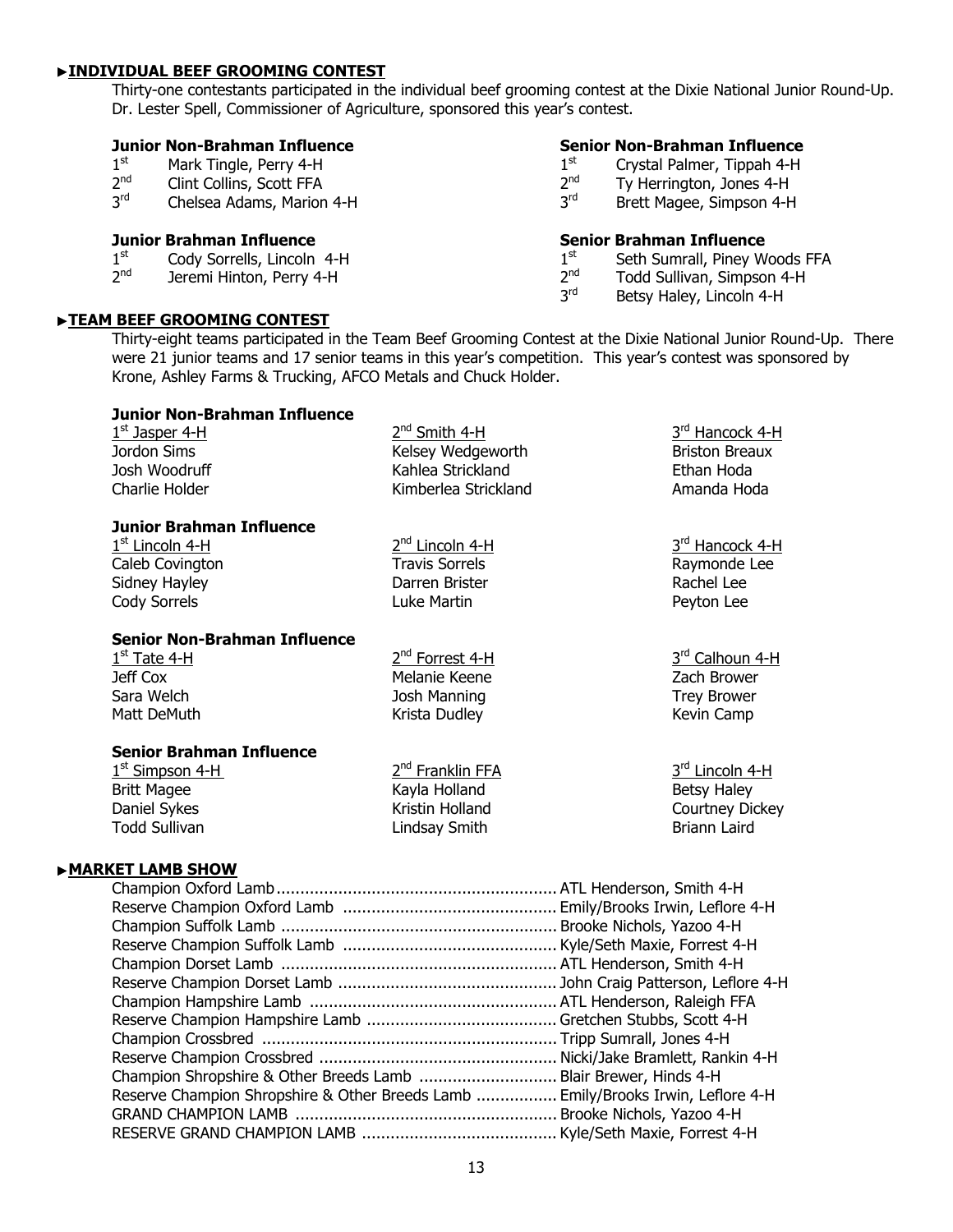| Reserve MS Bred Champion Oxford Lamb  Elizabeth Griffith, Lawrence 4-H               |  |
|--------------------------------------------------------------------------------------|--|
|                                                                                      |  |
|                                                                                      |  |
|                                                                                      |  |
| Reserve MS Bred Champion Dorset Lamb  Drew Mayhugh, Lawrence 4-H                     |  |
|                                                                                      |  |
| Reserve MS Bred Champion Hampshire Lamb  Sara Reid, Hinds 4-H                        |  |
|                                                                                      |  |
| Res. MS Bred Champion Crossbred Lamb  Roxy Cooper, Leflore 4-H                       |  |
| MS Bred Champion Shropshire & Other Breeds Lamb  Trey/Jason McCaffrey, Rankin 4-H    |  |
| Reserve MS Bred Champion Shropshire & Other Breeds Lamb Sidney Parker, Sunflower 4-H |  |
|                                                                                      |  |
| RESERVE GRAND CHAMPION MS BRED LAMB  ATL Henderson, Smith 4-H                        |  |
|                                                                                      |  |

# ▶**LAMB SHOWMANSHIP**

- 
- 2. Robyn Soignier, Sunflower 4-H 2. Jason McCaffrey, Rankin 4-H
- 
- 
- 
- 
- 
- 
- 
- 

- 
- 
- 
- 4. Katherine Robertson, Rankin 4-H 4. Brandi Ross, Madison 4-H
- 
- 6. Marley McCardle, Copiah 4-H 6. Rebecca Myers, Scott 4-H
- 
- 
- 9. Dansby Purvis, Humphreys 4-H 9. Kimberly Tullos, Hinds 4-H
- 10. Elizabeth Burkhalter, Tallahatchie 4-H 10. Brandi Carter, Scott 4-H

- 
- 2. Kristie Mitchell, Simpson 4-H 2. Kyle Maxie, Forrest 4-H
- 3. Christopher Ganann, Leake 4-H 3. Kayla Mitchell, Simpson 4-H
- 4. Elizabeth Griffith, Lawrence 4-H  $\overline{a}$  4. Samantha Webb, Scott 4-H
- 
- 
- 
- 
- 9. Thomas Wagnon, Jones 4-H 9. Brett Patterson, Forrest 4-H
- 10. Samantha Carter, Rankin 4-H 10. Emily Irwin, Leflore 4-H

- 1. Anna Claire Sykes, Sunflower 4-H 1. Joni Castle, Carroll 4-H
- 
- 3. Gray Higgenbotham, Leflore 4-H 3. Michelle Montgomery, Leflore 4-H
- 4. Mollie Ritchie, Lincoln 4-H 4. Trey McCaffrey, Rankin 4-H
- 

# **Age 8 Age 13**

- 1. Alexis Overby, Smith 4-H 1. Kayla Hardacre, Simpson 4-H
	-
- 3. Lauren DeMuth, Hinds 4-H 3. Lauren Dean, Bolivar 4-H
- 4. Alex Gilreath, Raleigh FFA 4. Nicki Bramlett, Rankin 4-H
- 5. Marley Gill, Hinds 4-H 5. Walt Montgomery, Leflore 4-H
- 6. Pate DeMuth, Hinds 4-H 6. Laura Daughdrill, Lawrence 4-H
- 7. Carlee Westberry, Scott 4-H 7. Lauren Henderson, Smith 4-H
- 8. David Hey, Jr., Leflore 4-H 8. Samantha McCardle, Copiah 4-H
- 9. Justin Banes, Itawamba 4-H 9. Anna Terrell Wilson, Yazoo 4-H
- 10. Trent Windham, Scott 4-H 10. Suzanne Robertson, Rankin 4-H

### **Age 9** Age 14

- 1. Seth Maxie, Forrest 4-H 1. Blair Brewer, Hinds 4-H
- 2. Catherine Moore, Leake 4-H 2. Katie Jo Vanderslice, Jasper 4-H
- 3. Jake Sims, Smith 4-H 3. Brittney Chesnut, Scott 4-H
	-
- 5. Molly Martin, Rankin 4-H 5. Gretchen Stuffs, Scott 4-H
	-
- 7. Wesley Tullos, Hinds 4-H 7. Megan Westberyy, Scott 4-H
- 8. Brian Layton, Simpson 4-H 8. Margaret McClure, Leflore 4-H
	-
	-
- 1. Jack Payne, Jasper 4-H 1. Tripp Summrall, Jones 4-H
	-
	-
	-
- 5. Alyssa Cummins, Bolivar 4-H 5. Christopher McCloud, Lawrence 4-H
- 6. Kelsie Cameron, Forrest 4-H 6. Kelsie Cameron, Forrest 4-H
- 7. Cody Britt, Sunflower 4-H 7. Tye Henderson, Smith 4-H
- 8. Emily Poppelreiter, Lee 4-H 8. Drew Parrish, Holmes 4-H
	-
	-

# **Age 11 Age 16**

- 
- 2. Wes Gill, Pike 4-H 2. Cary Johnston, Hinds 4-H
	-
	-
- 5. Sydney Haley, Lincoln 4-H 5. Elliott Sharpe, Holmes 4-H

**Age 10 Age 15 Age 16 Age 16 Age 16 Age 16 Age 16 Age 16** 

- 
- 
-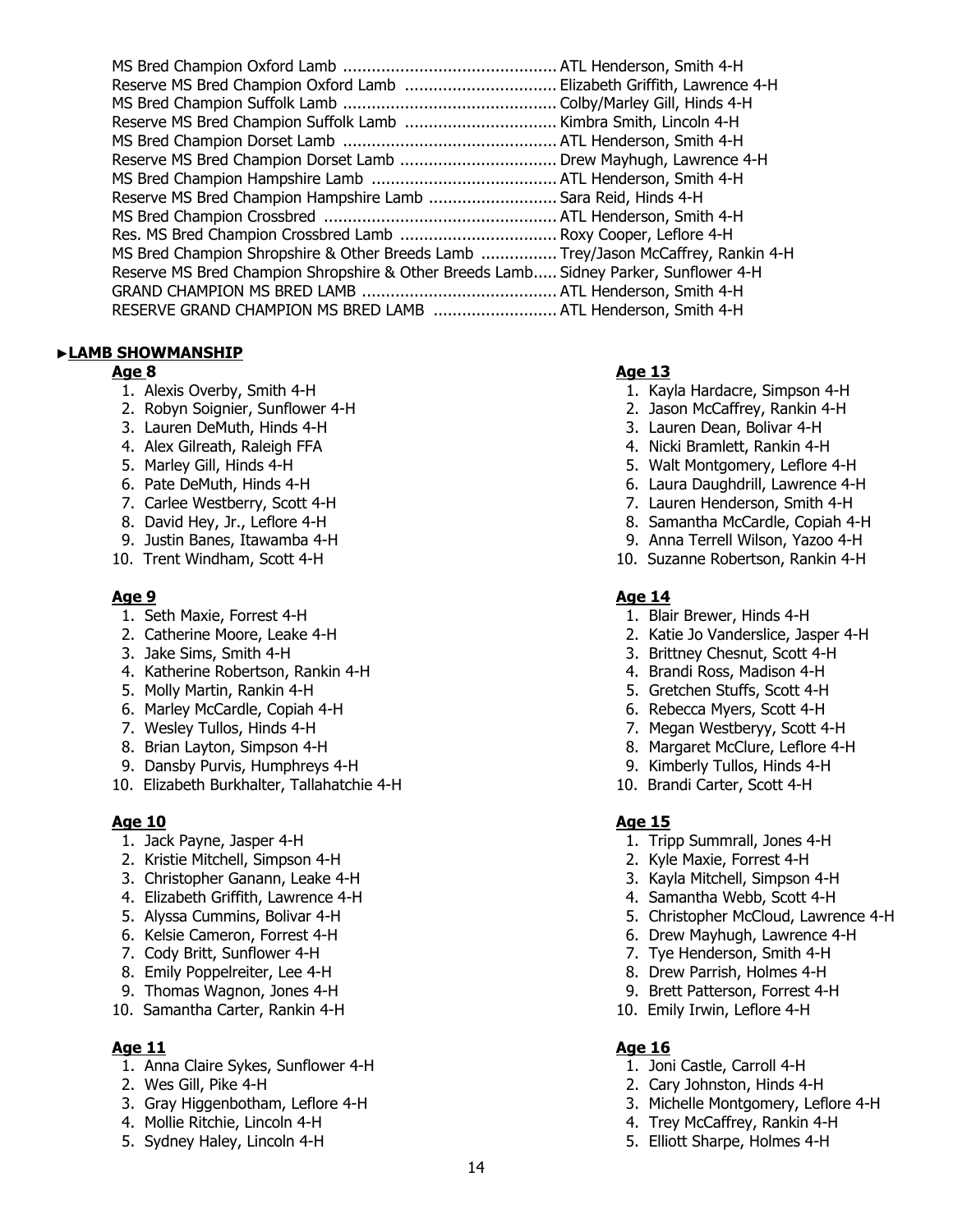- 6. Jessica O'Reilly, Holmes 4-H 6. Deidra Welch, Simpson 4-H
- 
- 8. Audrie Foster, Pontotoc 4-H 8. Nikki Harrison, Smith 4-H

- 
- 2. Kyle Hardacre, Simpson 4-H 2. Marcy Cooper, Hinds 4-H
- 
- 4. Amanda Layton, Simpson 4-H 4. Sara Reid, Hinds 4-H
- 
- 
- 
- 
- 9. Sydney Parker, Sunflower 4-H 9. Bryan Killebrew, Holmes 4-H
- 
- 
- 7. Sara Ross, Madison 4-H 7. Amanda Thomas, Lauderdale 4-H
	-
	- 9. Camille Hairston, Humphreys 4-H
	- 10. Christina Westbrook, Smith 4-H

# **Age 12 Ages 17-18**

- 1. Jake Bramlett, Rankin 4-H 1. Aaron Henderson, Smith 4-H
	-
- 3. Bonnie Tullos, Hinds 4-H 3. Stacey Brown, Carroll 4-H
	-
- 5. Roxy Cooper, Leflore 4-H 6. 2012 12:30 12:30 12:30 12:30 12:30 12:30 12:30 13:30 14:30 15:30 15:30 15:30 15:30 15:30 15:30 15:30 15:30 15:30 15:30 15:30 15:30 15:30 15:30 15:30 15:30 15:30 15:30 15:30 15:30 15:30 15:30
- 6. Colby Gill, Hinds 4-H 6. Katie Taylor, Petal FFA
- 7. Kimbra Smith, Lincoln 4-H 7. Johnathan Gregory, Pontotoc 4-H
- 8. Brooks Irwin, Leflore 4-H 8. Katie Dorris, Pontotoc 4-H
	-
- 10. Holly Webb, Scott 4-H 10. Chelsea Jabour, Hinds 4-H

### **MISSISSIPPI JUNIOR SHEEP ASSOCIATION SCHOLARSHIP AWARDS**

Stacey Brown, Carroll 4-H and Katie Taylor, Forrest 4-H

# **OUTSTANDING SHEPHERD AWARD**

- 1. Rankin 4-H
- 2. Lee 4-H
- 3. Pontotoc 4-H

### ▶**MARKET SWINE SHOW**

| Reserve Champion Crosses & Others Breed Hog  Nicki/Jake Bramlett, Rankin 4-H |  |
|------------------------------------------------------------------------------|--|
|                                                                              |  |
|                                                                              |  |
|                                                                              |  |
|                                                                              |  |
|                                                                              |  |
|                                                                              |  |
|                                                                              |  |
|                                                                              |  |
|                                                                              |  |
|                                                                              |  |
|                                                                              |  |

### ▶**SWINE STATE BRED AWARDS**

We appreciate the Mississippi Pork Producers Association providing cash awards to the top 3 placing Mississippi Bred pigs in each class. This is an excellent incentive to buy state bred pigs and adds a lot to our swine project. Champions were:

| Champion MS Bred Crosses & Other Breeds Hog  Ann Carol Aust, Humphreys 4-H           |  |
|--------------------------------------------------------------------------------------|--|
| Reserve Champion MS Bred Crosses & Other Breeds Hog  Joshua Patterson, Sunflower 4-H |  |
|                                                                                      |  |
|                                                                                      |  |
|                                                                                      |  |
|                                                                                      |  |
|                                                                                      |  |
|                                                                                      |  |
|                                                                                      |  |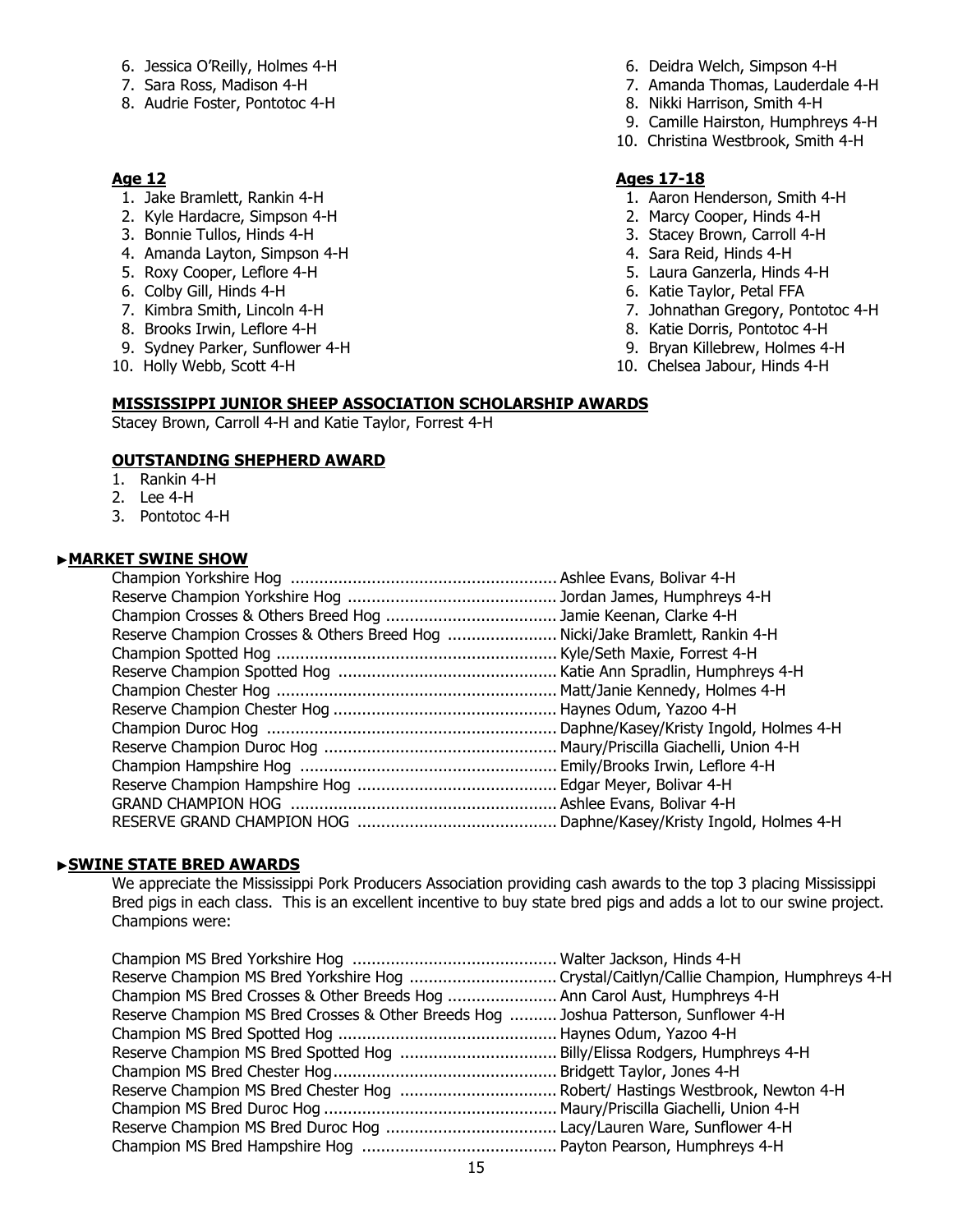| Reserve Champion MS Bred Hampshire Hog  Matt Kennedy, Holmes 4-H |  |
|------------------------------------------------------------------|--|
|                                                                  |  |
| RESERVE GRAND CHAMPION MS BRED HOG  Walter Jackson, Hinds 4-H    |  |

# ▶**SWINE SHOWMANSHIP**

- 
- 2. David "Dee" Dooley, Yazoo 4-H 2. Jazmine Davis, Madison 4-H
- 3. Shae Ferguson, Pontotoc 4-H 3. James Roy Sims, Jasper 4-H
- 
- 
- 5. Luke Lowery, Forrest 4-H 5. University of the Same Control of State State 1 State Jackson, Hinds 4-H 5. Walter Jackson, Hinds 4-H 6. Brice Fulgham, Leflore 4-H 6. Barrett Johnson, Leflore 4-H
- 
- 
- 
- 10. Haley Upchurch, Leflore 4-H 10. Carl Clark, Humphreys 4-H

- 
- 
- 
- 4. Kimberlea Strickland, Smith 4-H 4. And 4. Margaret McClure, Leflore 4-H
- 
- 
- 
- 
- 
- 10. Leighton Domino, Humphreys 4-H 10. Brandi Ross, Madison 4-H

# **Age 10 Age 15**

- 1. Kelby King, Jasper 4-H 1. Emily Irwin, Leflore 4-H
- 2. Kelsey Long, Humphreys 4-H 2. Emily Floyd, Leflore 4-H
- 3. Payton Pearson, Humphreys 4-H 3. Trentis Allen, Humphreys 4-H
- 4. Anna Kay Fletcher, Holmes 4-H 4. Lauren Ware, Sunflower 4-H
- 5. Joshua Woodruff, Jasper 4-H 5. Amanda Cursey, Tate 4-H
- 
- 7. Elizabeth Joiner, Holmes 4-H 7. Bailey Stewart, Webster 4-H
- 
- 
- 

# **Age 11 Age 16**

- 1. Jonathan Bishop, Jasper 4-H 1. Ashley Long, Humpreys 4-H
- 2. Hunter Johnson, Holmes 4-H 2. Maury Giachelli, Union 4-H
- 
- 4. J. J. Smith, Mendenhall FFA 4. Claire Howarth, Bolivar 4-H
- 5. Ben Killebrew, Holmes 4-H 5. Kala Welborn, Jasper 4-H
- 6. Wade Henderson, Leflore 4-H 6. Nikki Meeks, Holmes 4-H
- 7. Mary Ashley Miller, Sunflower 4-H 7. Blake Moyer, Sunflower 4-H
- 
- 9. J. T. Giachelli, Sunflower 4-H 9. Sammie Cawthorn, Copiah 4-H
- 

- 
- 
- 
- 

# **Age 8 Age 13 Age 13 Age 13**

- 1. Jacob Lindsey, Leflore 4-H 1. Robert Westbrook, Newton 4-H
	-
	-
- 4. Kelsey Hodge, Leflore 4-H 4. Ashley Holder, Bolivar 4-H
	-
	-
- 7. Hardin DeLoach, Leflore 4-H 7. Katy Anne Spradlin, Humphreys 4-H
- 8. Lee Ferguson, Pontotoc 4-H 8. Laura Howarth, Bolivar 4-H
- 9. Luke Foley, Union 4-H 9. Lacy Ware, Sunflower 4-H
	-

# Age 9 **Age 14** Age 14

- 1. Molly Henderson, Leflore 4-H 1. Dustin Simmons, Sunflower 4-H
- 2. Janie Kennedy, Holmes 4-H 2. Brittany Lester, Sunflower 4-H
- 3. Britain Moor, Leflore 4-H 3. Randi Rae Henderson, Leflore 4-H
	-
- 5. Seth Maxie, Forrest 4-H 5. Casey Roberts, Sunflower 4-H
- 6. Jessie Davis, Tate 4-H 6. Meredith Henderson, Leflore 4-H
- 7. Jamie Barrett, Bolivar 4-H 7. Megan Spivey, Sunflower 4-H
- 8. Taylor Scott, Monroe 4-H 8. Bernard Robinson, Copiah 4-H
- 9. Robertus Lloyd, Copiah 4-H 9. Zach Cawthorn, Copiah 4-H
	-

- 
- 
- 
- 
- 
- 6. Jay Murtagh, Holmes 4-H 6. Amanda Dayvolt, Jasper 4-H
	-
- 8. Tripp Pilgrim, Bolivar 4-H 8. Kathryn Parker, Sunflower 4-H
- 9. Alex Domino, Humphreys 4-H 9. Chase Pearson, Humphreys 4-H
- 10. Tyler Kirkman, Clarke 4-H 10. Drew Mayhugh, Lawrence 4-H

- 
- 
- 3. Elissa Rodgers, Humphreys 4-H 3. Albert Anderson, Jr., Humphreys 4-H
	-
	-
	-
	-
- 8. Kristy Ingold, Holmes 4-H 8. Joshua Patterson, Sunflower 4-H
	-
- 10. Brett Cursey, Tate 4-H 10. Rose Killebrew, Holmes 4-H

# **Age 12 Ages 17-18**

16

- 1. Matt Kennedy, Holmes 4-H 1. Billy Rodgers, Humphreys 4-H
- 2. Wes Redden, Bolivar 4-H 2. Priscilla Giachelli, Union 4-H
- 3. Samuel Sims, Jasper 4-H 3. Ann Carol Aust, Humphreys 4-H
- 4. Sydney Parker, Sunflower 4-H  $\overline{a}$  4. Kyle Giachelli, Sunflower 4-H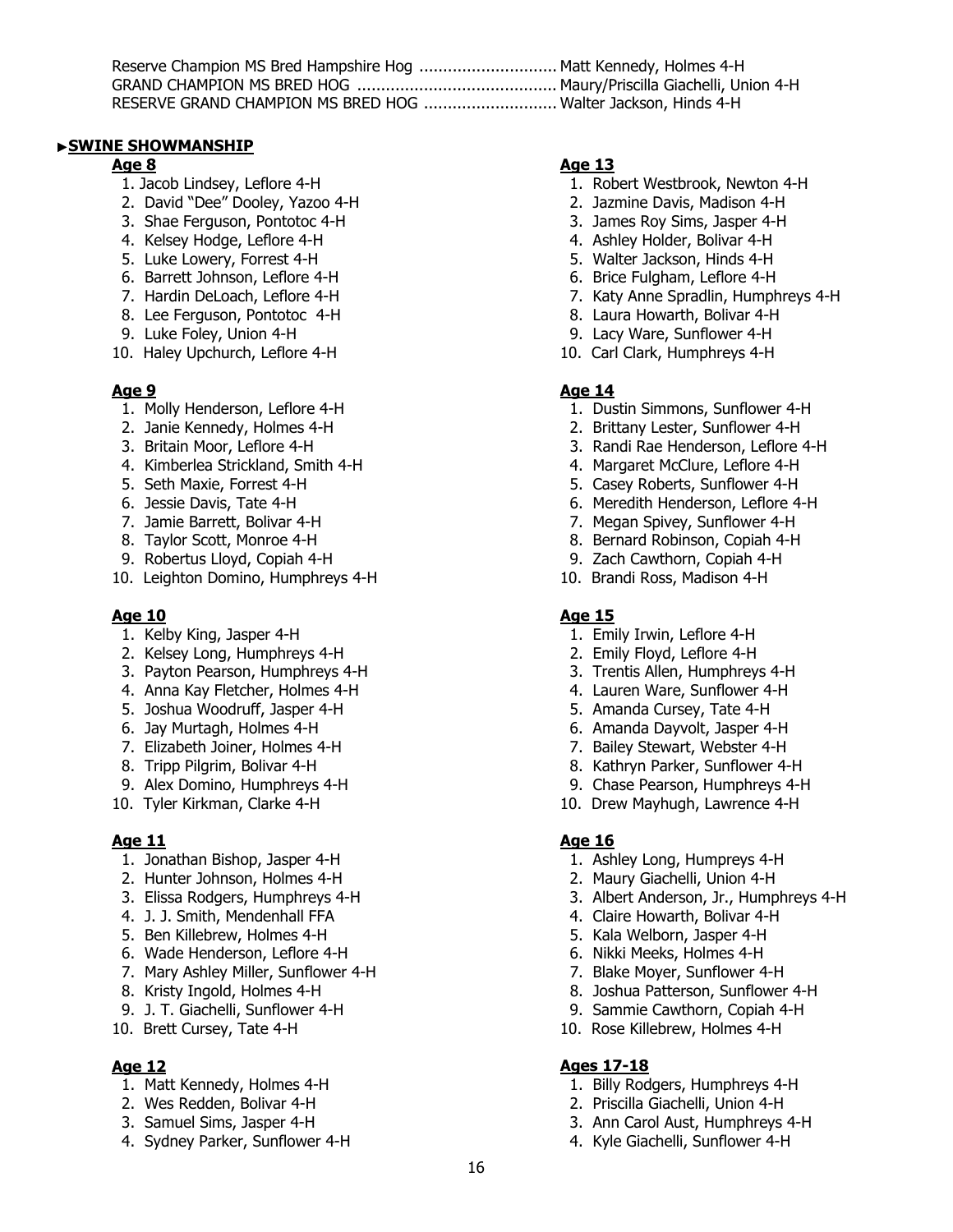- 5. Ryan Lester, Sunflower 4-H 5. Brandi Dixon, Jasper 4-H
- 
- 
- 8. Ashley Meeks, Holmes 4-H
- 9. Ashley Stringer, Jasper 4-H 9. Megan Phillips, Jasper 4-H
- 10. Will Middleton, Holmes 4-H 10. Emily Edgar, Yazoo 4-H
- 
- 6. Roxy Cooper, Leflore 4-H 6. Anna Muse, Leflore 4-H
- 7. Kasey Ingold, Holmes 4-H 7. Stuart Tirey, Humphreys 4-H 7. Stuart Tirey, Humphreys 4-H 8. Ashley Meeks, Holmes 4-H
	-
	-
	-

# ▶**SWINE CLEAN AISLE AWARD**

- 1. Copiah County 4-H
- 2. Tate County 4-H
- 3. Jasper County 4-H

# ▶**ROUND-UP DAIRY SHOW**

| RESERVE GRAND CHAMPION BROWN SWISS  Hope Montgomery, Pontotoc 4-H |  |
|-------------------------------------------------------------------|--|
|                                                                   |  |
|                                                                   |  |
|                                                                   |  |
|                                                                   |  |
|                                                                   |  |
|                                                                   |  |
|                                                                   |  |

 GRAND CHAMPION COMMERCIAL DAIRY HEIFER ...................... Shelby Farmer, Lincoln 4-H RESERVE GRAND CHAMPION COMMERCIAL DAIRY HEIFER........ Katie Booth, Chickasaw 4-H

# **▶ SUPREME DAIRY EXHIBITOR ▶ ▶ COUNTY HERDS**<br>Nicholas Simmons, Lee 4-H 1. Prentiss County Jerseys

Nicholas Simmons, Lee 4-H

- 
- 2. Newton County Holsteins
- 3. Pontotoc County Brown Swiss
- 4. Pontotoc County Guernseys
- 5. Pontotoc County Jerseys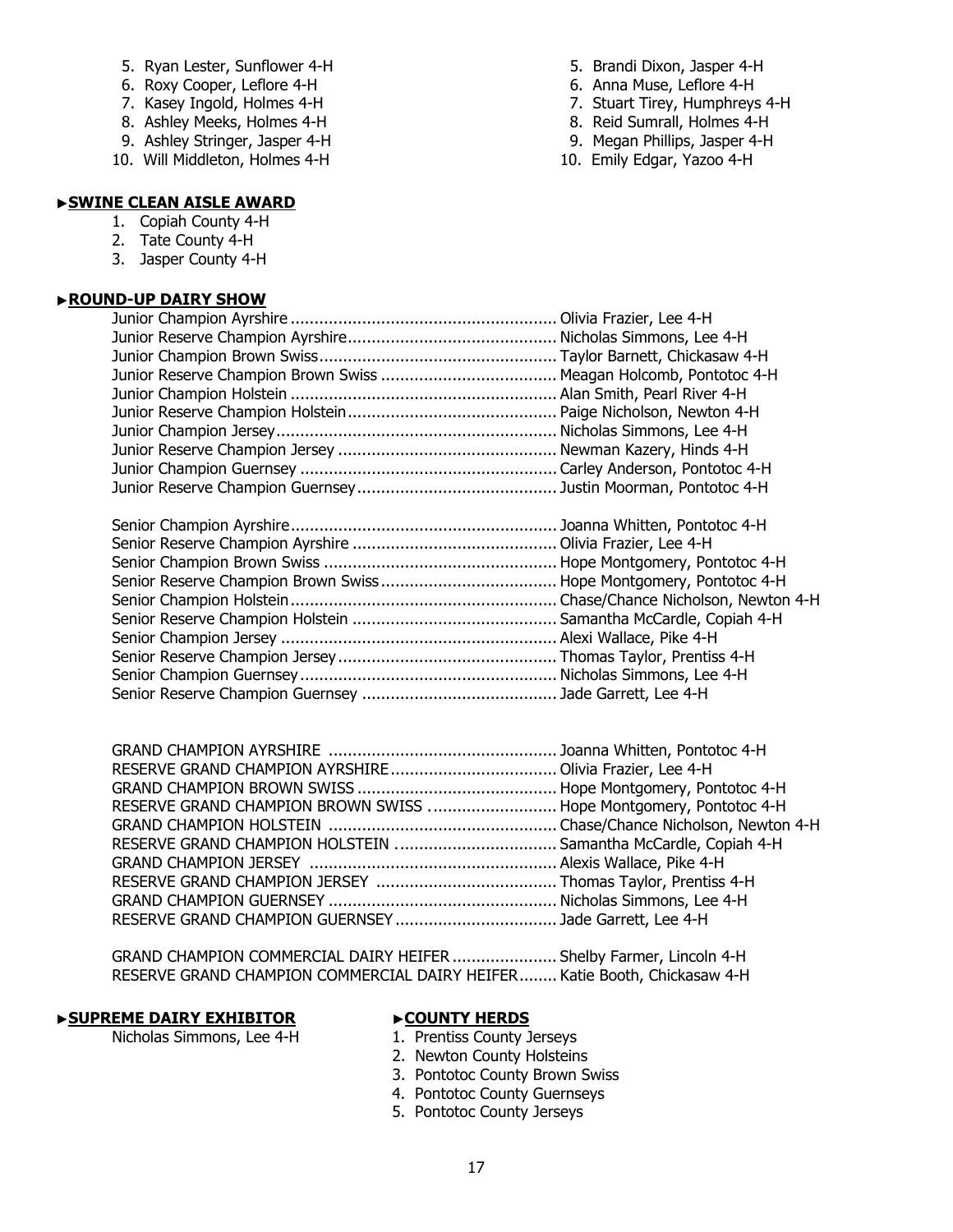# ▶**DAIRY SHOWMANSHIP**

- 1. Alexis Wallace, Pike 4-H 1. Justin Hay, Amite 4-H
- 
- 
- 
- 

# Ages 10-11 **Ages 16-18**

- 
- 
- 3. Shelby Farmer, Lincoln 4-H 3. Aaron Conerly, Walthall 4-H
- 
- 5. Meagan Holcomb, Pontotoc 4-H 5. Thomas Taylor, Prentiss 4-H

- 1. Kimberly Watson, Hinds 4-H
- 2. Samantha McCardle, Copiah 4-H 2. Lee County 4-H
- 3. Amber Madden, Lamar 4-H 3. Tate County 4-H
- 4. Carl Gregory, Pontotoc 4-H
- 5. Brittany Sullivan, Lamar 4-H

# ▶**ROUND-UP MARKET GOAT SHOW**

# GRAND CHAMPION .......................................... Nolan Webb, Lafayette 4-H RESERVE GRAND CHAMPION............................ Stacey/Justin Brown, Carroll 4-H

# ▶**GOAT SHOWMANSHIP**

- 
- 
- 
- 4. Justin Vanderford, Lafayette 4-H 4. Susan Guider, Hinds 4-H
- 
- 
- 

# **Ages 11-13 Ages 16-18**

- 1. Jennifer Williams, Hinds 4-H 1. Stacey Brown, Carroll 4-H
- 
- 
- 4. Jessica Hutchins, Hinds 4-H 4. Sarah Davis, Rankin 4-H
- 5. Jake Roebuck, Nettleton FFA
- 6. Eli Strickland, Jones 4-H
- 7. Joshua Paul Nelson, Lafayette 4-H

# ▶**DIXIE NATIONAL HORSE BOWL CONTEST RESULTS**

This was an excellent contest with 10 teams competing in the junior division and 7 teams in the senior division. Winners were:

Junior Division Champion – DeSoto County #1 Team Members: Michelle Walker, Banks Ready, Lauren Walker, and Daniel Wheeley.

Senior Division Champion – Benton County

Team Members: Leigh Ann Clifton, Amanda Childers, Kyle Childers, Chase Samples, and Kelly Barber.

# **Ages 8-9 Ages 14-15**

- 
- 2. Jace Conerly, Walthall 4-H 2. Shawn Taylor, Prentiss 4-H
- 3. Marley McCardle, Copiah 4-H 3 Joanna Whitten, Pontotoc 4-H
- 4. Brittany Carr, Lamar 4-H 4. All 4. Scott Farmer, Lincoln 4-H
- 5. Cody Ladner, Tate 4-H 5. Amber Crawford, Walthall 4-H

- 1. Jade Garrett, Lee 4-H 1. Chase Nicholson, Newton 4-H
- 2. Paige Nicholson, Newton 4-H 2. Chance Nicholson, Newton 4-H
	-
- 4. Hailey Chisolm, Neshoba 4-H 4. Jennifer Conerly, Walthall 4-H
	-

# **Ages 12-13**<br> **Ages 12-13**<br> **Ages 12-13**<br> **Ages 12-13**<br> **Ages 12-13**<br> **Ages 12-13**<br> **Ages 12-13**<br> **Ages 12-13**<br> **Ages 1.** Pontotoc County 4-H

- 
- 
- 

- **Ages 8-10 Ages 14-15**
- 1. Nolan Webb, Lafayette 4-H 1. Riley Roebuck, Nettleton FFA
- 2. Rhea Claire Tellez, Lafayette 4-H 2. Christy McCloud, Lawrence 4-H
- 3. Dillion Hutchins, Hinds 4-H 3. Jennifer McDaniel, Carroll 4-H
	-
- 5. Alison Guider, Hinds 4-H 6. The state of the state of the state of the S. Kimberly Westmoreland, Lawrence 4-H
- 6. Adelina Tellez, Lafayette 4-H 6. Amy Dickerson, Nettleton FFA
- 7. Toby Lee, Lawrence 4-H 7. Meredith Guider, Hinds 4-H
	- 8. Courtney Rye, Nettleton FFA
	- 9. Dawn Smith, Rankin 4-H
	- 10. Tracie Young, Nettleton FFA

- 
- 2. Justin Brown, Carroll 4-H 2. Rebecca Oakes, Attala 4-H
- 3. Samantha Strickland, Jones 4-H 3. Shannon Vanderford, Lafayette 4-H
	-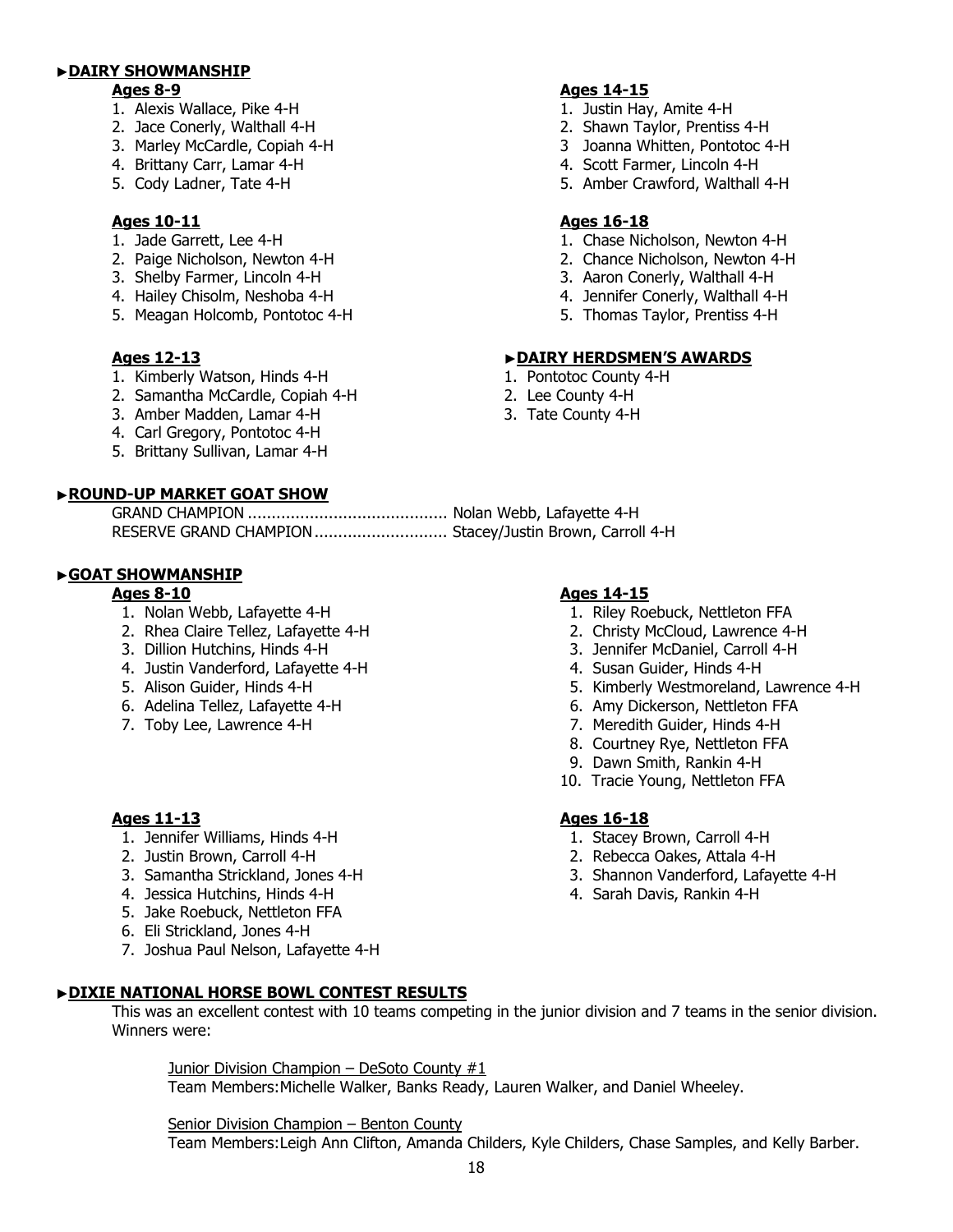# ▶**2002 MISSISSIPP 4-H HORSE RULES & REGUALTIONS CHANGES**

# **(Change rule 6 & 7 on Page 7 to read as follows)**

- 6. Each district will elect a rules committee to be composed of the following persons:
	- a. District Program Director
	- b. Show Manager/Secretary
	- c. Elected Position (Non- Extension personnel)
	- d. Elected Position (Non- Extension personnel)
	- e. Elected Position (Non- Extension personnel)
	- f. Elected Alternate (Non- Extension personnel)
	- g. Elected Alternate (Non- Extension personnel)

 The rules committee will have five persons present at all times during the show. Each district may elect as many alternates as necessary to fill the positions. The rules committee will serve as an advisory committee for the show manager/secretary prior to and during the show. In addition, the rules committee will convene and rule on any protest that is filed concerning the district 4-H horse show.

- 7. The rules committee for the State 4-H Horse Show will be composed of the following persons:
	- a. Extension 4-H Livestock Specialist (committee chair, will vote only in case of a tie)
	- b. President or Vice-President of Mississippi 4-H Horse Clubs, Inc.
	- c. Elected NE District member or elected alternate
	- d. Elected NW District member or elected alternate
	- e. Elected SW District member or elected alternate
	- f. Elected SE District member or elected alternate

Each District member and alternate will be a member of the rules committee in his/her respective district. The rules committee will serve as an advisory committee for the 4-H Livestock Specialist prior to and during the show. In addition, the rules committee will convene and rule on any protest that is filed concerning the State 4-H Horse Show. The Extension Livestock Specialist will serve as chair and will serve as the liaison between interested parties and the rules committee. The committee chair will vote on issues only in the event of a tie vote.

# **(Add rule 43 on Page 9)**

All heats and all working orders will be drawn at random. Working order will be in the official program or posted ahead of the class. In classes with drawn working orders, horses will work in that order or forfeit their right to compete in that class. The show management reserves the right to change the working orders or class schedules if extenuating circumstances warrant.

# **(Add to rule 38 on Page 9)**

 The Mississippi 4-H Horse Clubs, Inc. Show Committee and officials make no representation or warranty expressed or implied, about any protective headgear, and cautions riders that death or serious injury may result despite wearing such headgear because all equestrian sports involve inherent dangerous risks and no helmet can protect against all injuries.

# **(Change rule 26 on Page 8 to read as follows)**

 Exhibitor's number will be worn on the exhibitor's back in halter classes, roping, team penning, speed events and saddle and gaited classes. English exhibitors have the option of wearing number on pad or on the back In all other performance classes, numbers are to be worn on the blanket (requires 2 numbers- 1 for each side).

# **(Add under mandatory obstacles under trail on Page 17)**

- ◆Backing obstacles May be spaced a minimum of 28". If elevated, 30" spacing is required. Entrants cannot be asked to back over a stationary object such as a wooden pole or metal bar.
	- -Back through and around at least three markers.

-Back through L,V, U, straight, or similar course.

May be elevated no more than 24".

◆Change present 4-H Reining Pattern #11 to AQHA Reining Pattern #11